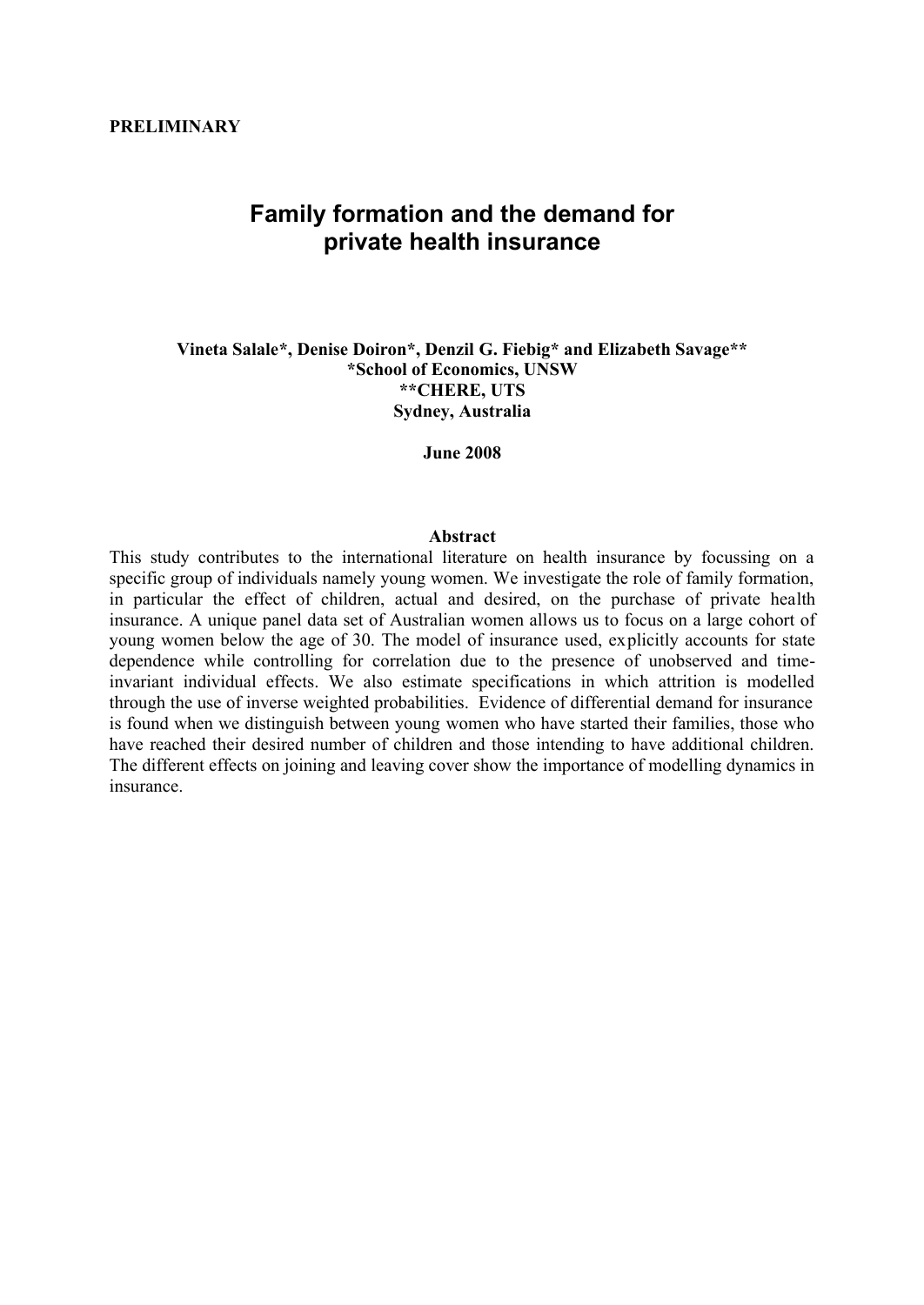# **1 INTRODUCTION**

The Australian private health insurance system has been the subject of many studies over the last two decades; for example Cameron et al (1998), Barrett and Conlon (2003), Savage and Wright (2003), Palangkaraya and Yong (2005) and Doiron, Jones and Savage (2008). Several characteristics make this insurance system amenable to economic modelling: take-up is substantial (44% of the population insured in 2007; PHIAC 2007), insurance is not tied to employment; prices are regulated and are essentially community-rated. Furthermore, recent policy reforms have reversed a long-term downward trend in coverage causing a significant amount of churning in the data.

The contributions of this paper to the literature are twofold: firstly this is the first use of dynamic models in the study of Australian health insurance. The use of panel data allows us to specify and estimate models with both state dependence and unobserved individual-specific effects. The modelling of dynamics has been found to be important in the small but growing literature on the dynamics of private health insurance based on overseas data (Finn and Harmon, 2006; Fairlie and London, 2006). Insurance is expected to exhibit substantial inertia due to inertia in health status and to the costs of moving in and out of cover (for example waiting times, complexities in learning about available contracts, etc.) In the US context, we would also expect substantial state dependence stemming from insurance tied to employment contracts. This study also contributes to the international literature on health insurance by focussing on a specific group of individuals namely young women. Although most insurance purchasers are expected to be older based on models of risk aversion (that is believed to increase with age) and adverse selection (average risk increases with age), health insurance is also in great demand among young families around the time of pregnancy and birth of children. This aspect of health insurance has to date been mostly ignored in the literature; specifically, the treatment of this issue has been restricted to the inclusion of variables for presence and number of children in insurance models for the population as a whole. This is despite the fact that this group exhibits substantial movement in and out of cover from year to year. An analysis of the behaviour of this age group can further our understanding of the overall movements in private health insurance coverage. Unlike churning associated with other motivations, it is potentially easier to identify such behaviour when it is due to issues surrounding family formation and support.

The data set used in this paper, the Australian Longitudinal Study on Women's Health (henceforth ALSWH), allows us to focus on a large cohort of young women below the age of 30. This survey includes information on aspirations regarding children and actual numbers of children. We can thus distinguish between young women who have or have not started their families, those who have reached their desired number of children and those intending to have additional children.

Previous studies of private health insurance (henceforth PHI) have dealt with several issues related to health, health care and the intrinsic characteristics of insurance. Early interest focussed on moral hazard or the effect of coverage on the demand for health care (Manning et al, 1987 and Cameron et al, 1998). Recently, other aspects of the demand for health insurance have been researched such as the magnitude of adverse selection and the heterogeneity in risk aversion (Finkelstein and McGarry, 2003 and Doiron, Jones and Savage, 2008). Other determinants of health insurance have also attracted interest for example the degree of income elasticity (Perry and Rosen, 2001 and Propper, 1989) and at least for the US the general relationship between health insurance, employment and labour mobility (Gilleskie and Byron, 2002 and Gruber and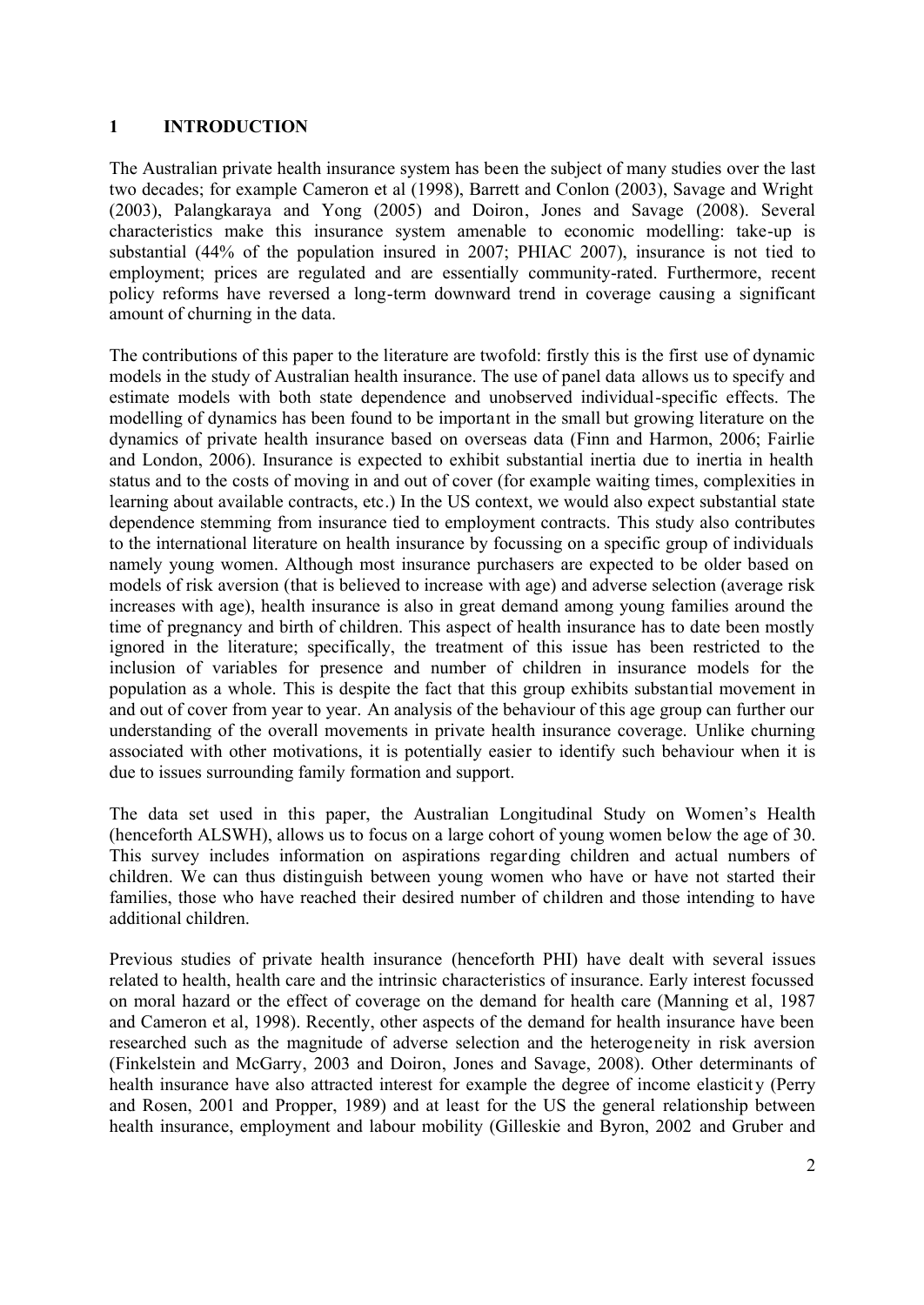Madrian, 2001). Finally, recent policy reforms aimed at increasing take-up of insurance have sparked renewed interest in PHI in Australia (Palangkaraya and Yong, 2005 and Ellis and Savage, 2008).

Age and sex are found with income to be amongst the more important variables determining health insurance. The importance of demographics is not surprising since health concerns vary considerably with these traits. Being female is associated with higher coverage (Cutler and Fiebig, 2005 and Cardon and Hendel, 2001). This is usually interpreted as women having greater expected utilisation through child-bearing or greater risk aversion possibly stemming from having preferences exhibiting greater intertemporal substitution. The presence of dependent children is found to have ambiguous effects. In some studies, having children is associated with greater coverage, as is being partnered with or without dependent children (Doiron, Jones and Savage, 2008 and Barrett and Conlon, 2003). In other studies, the presence of children has insignificant or even negative effects on cover (Propper, 1989 and Hopkins and Kidd, 1996). Families with children are also more likely to respond to incentives in regards to PHI (Ellis and Savage 2008.)

The ambiguous empirical impact of variables representing presence and number of children across studies is not surprising since theoretical considerations lead to conflicting effects. When health insurance is used mostly for hospital cover as in the Australian context, the presence of children can reduce cover if the treatment of children in public hospitals is considered to be better or at least no worse than private treatment. The lack of clear benefits accompanied by the drop of disposable income and a possibly increased saving motive could yield a negative effect of children on PHI. On the other hand, risk is increased with the addition of children to the household and possibly risk aversion as well through for example increased forward-looking behaviour. There are also benefits of PHI for the treatment of children in the Australian context such as better control over the choice of doctor, more continuity of care, and less wait time for certain consultations and procedures.

What is perhaps less ambiguous is the presence of net benefits surrounding pregnancy and birth: greater choice of doctor and continuity of care; less wait time for procedures; access to private hospitals/wards (i.e. more comfort and privacy); better access to certain procedures (e.g. caesarian sections); and insurance cover for assisted reproduction technology. Hence we expect some young women to demand private health insurance in order to deal with the period of pregnancy and the birth of the child. At this point it is useful to point out that since most insurance plans include a wait time of up to a year, purchase of insurance must be made prior to the beginning of pregnancy if the purpose of the insurance is health care surrounding the pregnancy or birth of the child.

By focussing on a fairly homogeneous group, women under the age of thirty, we isolate the impacts of children from spurious effects due to the correlation of the presence of children with the age and health of families (Hopkins and Kidd, 1996). Furthermore, by using information on desired and actual number of children we can distinguish complete versus incomplete families. As discussed above, this is important in distinguishing the different purposes of health insurance. If the reason for cover is pregnancy and care around the birth of a child, families where the actual number of children equals or exceeds the desired number will tend to drop out of coverage. If the purpose of cover is to improve care for young children, then we should not observe any reduction in cover once the desired family size is attained.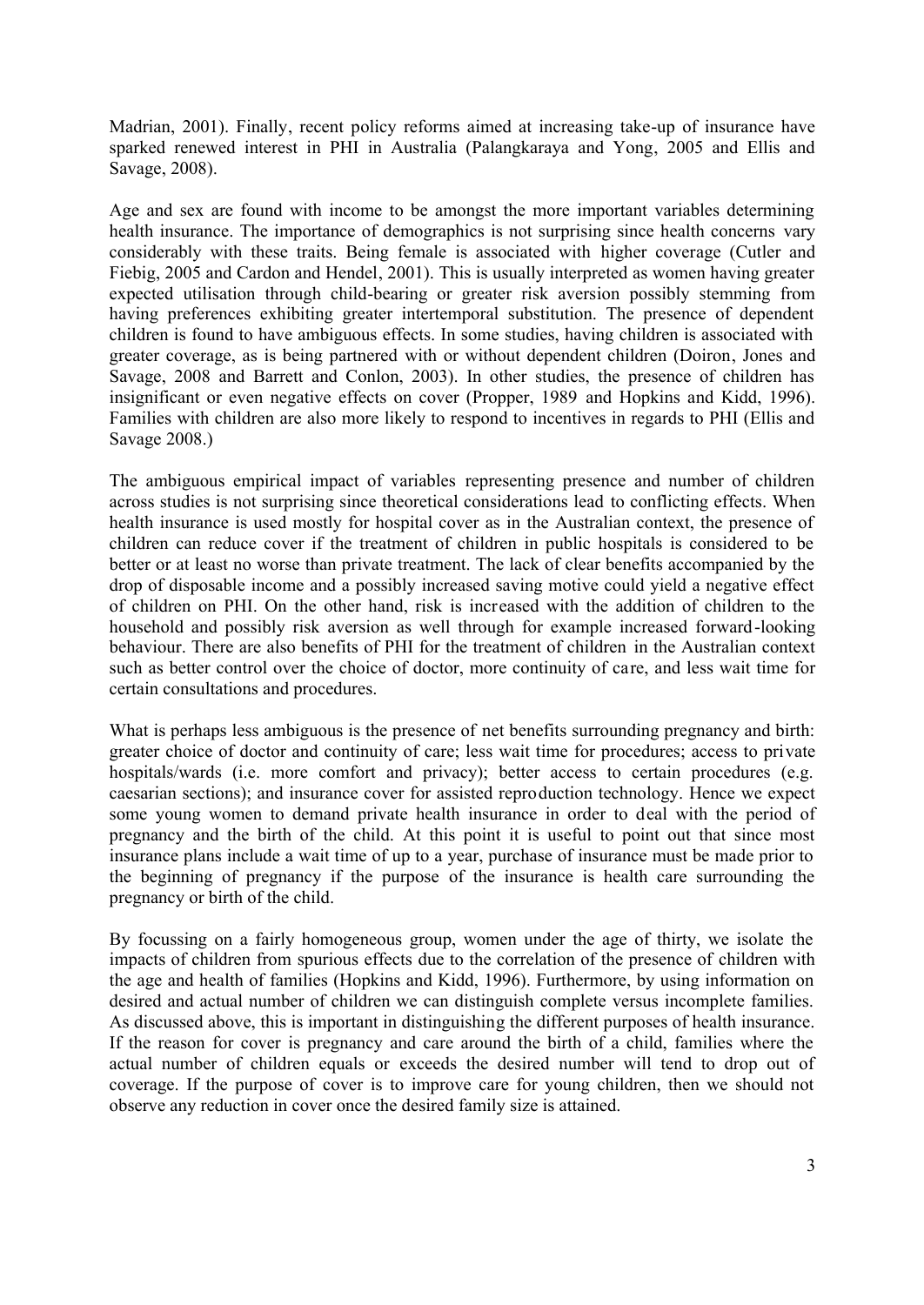Information on desired and actual fertility outcomes has not been used extensively in economic contexts. Recent exceptions include Adsera (2005) who looks at labour market effects on desired number of children using Spanish data and Yu (2006) who looks at fertility and education profiles in Australian panel data.

Although inertia is believed to be important in models of health and health-related decisions, there are still very few studies based on dynamic models of health, health care and insurance (Fairlie and London, 2006; Finn and Harmon, 2006; Propper, 2000 and Contoyannis, Jones and Rice, 2004). This is mostly due to the lack of appropriate data. In this paper, we use panel data and model dynamic effects through state dependence while controlling for correlation due to the presence of unobserved and time-invariant individual effects. Specifically, we estimate discrete dynamic models with correlated random effects such as those used in Contoyannis, Jones and Rice (2004). We also estimate specifications in which attrition is modelled through the use of inverse weighted probabilities (Wooldridge, 2002 and Contoyannis, Jones and Rice, 2004). Since we are dealing with a group of young individuals, the effects of initial conditions is expected to be relatively small compared to samples representative of the population as a whole. Nevertheless, we also estimate specifications with initial conditions modelled as in Contoyannis, Jones and Rice (2004) and Arulampalam et al (2000) based on the approach of Wooldridge (2005).

# **2 REGULATORY ENVIRONMENT**

In the OECD terminology (Colombo and Tapay 2004), Australia is classified as having duplicate, complementary and supplementary private health insurance, since some services are covered in both the public and private sectors (duplicate), coverage of copayments is allowed (complimentary), and some additional services are covered only by private insurance (supplementary). Importantly, Australia has a public system of universal coverage, Medicare, whereby anyone can be admitted as a public patient and be fully covered by Medicare, whether the person is covered by private health insurance or not. The main benefit of the private system is choice, specifically choice of doctor and avoidance of long queues for surgery. Public patients can face long waiting lists for some surgeries and must take the first available doctor. Private health insurance also gives access to treatment in private hospitals or private treatment in public hospitals. This usually means greater privacy and comfort. It is possible for individuals to selfinsure and to pay for treatment in private hospitals. However, given the implicit subsidies of private health insurance through the tax system, this would only be rational among the very wealthy.

It is also possible to get private cover for ancillary services such as dental care, allied health services and complementary care. A small number of households have cover for these services only, without hospital cover (3.5% in 2004; ABS, 2006). In this paper private health insurance status indicates cover for private treatment in hospital and individuals with ancillary cover only are treated as uninsured.

With the exception of a few restricted membership funds, insurers must accept all purchasers for each policy type offered. Premiums are strictly regulated and community rating implies that insurers do not have the ability to discriminate in pricing based on sex, prior history of illness or any other risk/utilization characteristic. Only discrimination based on age is allowable (and is in fact mandated) for new enrolees post year 2000. Specifically, regulations stipulate increases in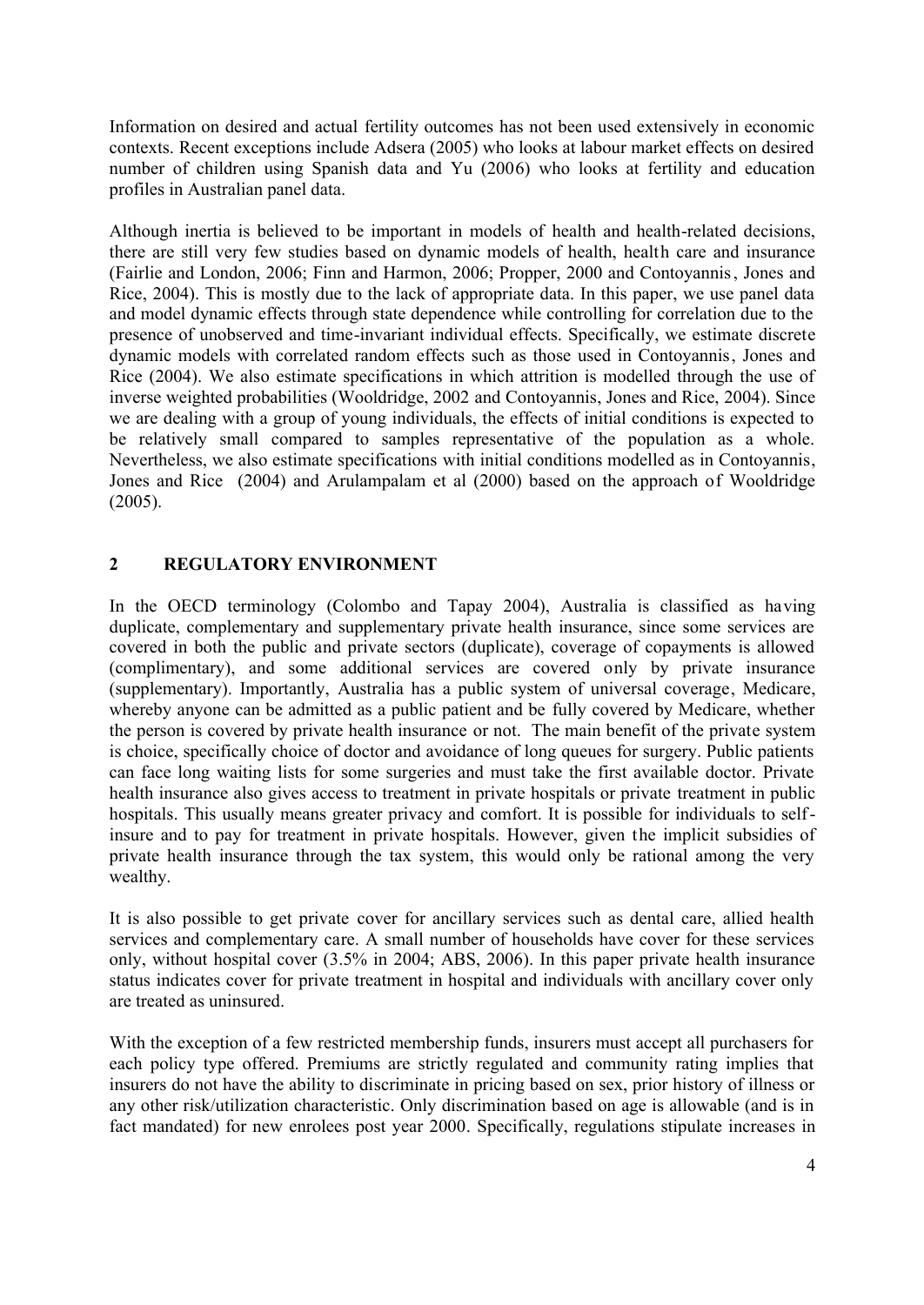premiums of 2%, up to a maximum of 70%, for every year of age over 30 for those who joined after July 2000. Annual premiums can vary depending upon the fund, the extent of cover, the front-end deductible and the state of residence. All increases in premiums must have government approval and applications for increases are considered once each year.

The benefits of PHI related to pregnancies and children are described in the previous section of the paper. We provide in this section a few additional facts related to one source of demand namely treatment surrounding caesarean births. According to Laws et al. (2007), in Australia in 2005, 31.1% of births in hospitals were through caesarean sections. The rate was over 40.3% in private hospitals compared to 27.1% in public hospitals. Hence this type of PHI benefit can affect a substantial component of the population of women who are planning to have children.

We expect community rating to discourage low risk consumers from purchasing insurance, as contracts will be overpriced given their expected usage (Rothschild and Stiglitz, 1976). Various studies (Vaithianathan, 2004 and Gans and King, 2003) have looked at the importance of adverse selection on the Australian market. Many commentators see community rating and the resulting adverse selection as the main reason for observed steadily declining rates of coverage as healthy people dropped out because premiums did not match their risk profile. The membership level in private health insurance reached a low of close to 30% in 1998.

Beginning in 1997, the government introduced a series of incentives to increase private health insurance coverage in order to reverse the steady decline in membership and to take pressure off the public hospital system. The reforms included a 30% subsidy to insurance premiums, a tax surcharge for the high-income uninsured and Lifetime Health Cover. The last policy regulated the age-premium relationship described above. The proportion of individuals covered by private insurance increased to about 45% in late 2000 (see Salale (2006) for further details). Lifetime Health Cover appears to have been the most effective in terms of increasing aggregate insurance levels (Butler, 2001; Palangkaraya and Yong, 2005 and Ellis and Savage, 2008).

The impact of the reforms was to reduce the price of insurance for high-income groups and for individuals over the age of 30. Since we are dealing with a relatively young cohort (under 30) we do not expect a large effect of these reforms on our analysis sample. Most of the effects will be captured by the elasticity of demand with respect to income and a general specification of income is adopted. However, studies analysing the effects of the reforms also found evidence of an effect from the advertising campaign (Ellis and Savage, 2008) which suggests that young people may have been unduly induced to buy PHI despite their age. A year dummy is used to capture the possibility of advertising effects in 2000.

# **3 DATA**

The ALSWH looks at the health and lifestyles of a representative sample of the Australian female population. The ALSWH is a 20 year longitudinal study of Australian women funded by the Australian Government Department of Health and Ageing and run by the University of Newcastle and the University of Queensland. The baseline year for the panel is 1996. The ALSWH contains three age cohorts: young - aged 18-23 in 1996; mid-age - aged 45-50 in 1996; older- aged 70-75 in 1996. Participants were randomly selected from the national Medicare database. Responses are collected through self-completion questionnaires approximately once every three years. The study design included deliberate over sampling of women living in rural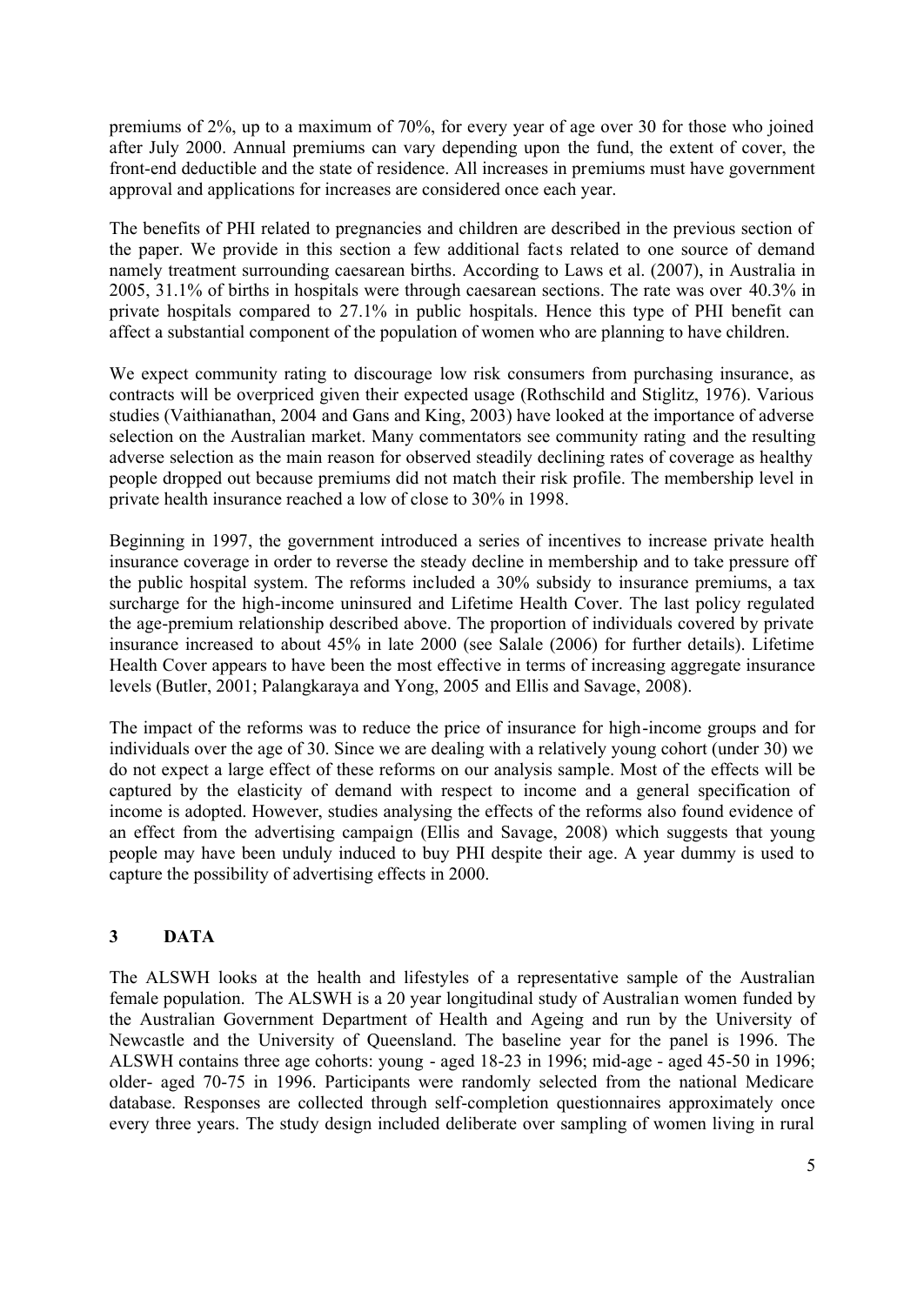and remote areas in order to try and capture the heterogeneity of health service experiences of women in these areas (Lee et al., 2005). All models in the paper include controls for the level of urbanization.

This study uses the three available waves of the young cohort - 1996 (aged 18-23), 2000 (aged 22-27) and 2003 (aged 25-30). In the initial wave, 14,779 individuals completed the questionnaire and 14247 gave consent to be part of the longitudinal study. Of these, 9,688 responded in wave 2 and 9074 completed the wave 3 questionnaire. For reasons detailed below, a balanced sample is used in this paper. The individuals who participated in all 3 waves number 7,790. After deleting respondents with missing information for the main variables (PHI coverage and aspirations regarding children) we have 7,360 individuals or 22,080 observations. This forms our analysis sample. Attrition is substantial and is mainly attributable to the high levels of mobility (changes of location, surname, etc) that characterise the younger generations (Lee et al., 2005). Estimation models that include corrections for attrition are conducted as part of the sensitivity analysis.

Table 1 describes the extent and persistence in coverage across the three waves for the analysis sample. The women have PHI in all three waves (the 'continuous cover' group 1) and those who are not covered in any of the waves (the 'never covered' group 4) together account for 63 percent of the sample. Clearly there is a large amount of persistence in these data which motivates the use of a dynamic model. Table 1 also shows that there is a substantial amount of churning across waves. For example, from wave 2 to wave 3 there are a large number of joiners (1,196 or 16%) and leavers (281 or 4%).

### **\*\*\*\*\*\*\*\*\*\*\*\*\*\*\*\*\*Table 1 \*\*\*\*\*\*\*\*\*\*\*\*\*\***

The proportion of women who drop insurance cover at any wave, 16.8%, is smaller than the proportion who join at any wave, 26.4% (these are not mutually exclusive). This is not surprising as we expect this group to be mostly purchasing insurance since the level of coverage is fairly low for the younger aged groups. Finally, Table 1 shows that 34% of the sample has PHI cover in wave 1. This proportion is higher than that reported in the National Health Survey (NHS) 2001 for the comparable age group. Specifically, 30% of the 18-23 year olds reported being covered in the NHS. Among the unbalanced sample who consented to the longitudinal survey  $(14,070)$  observations<sup>1</sup>), the rate of coverage in wave 1 is 30.7% which is close to the NHS estimate. This suggests that the discrepancy in rates of PHI cover is due to our use of the balanced sample. Although the dynamic model conditions on PHI cover in wave 1 (the initial conditions), the discrepancy in rates of cover raises concerns with the representativeness of the analysis sample. A comparison of socio-economic variables with the NHS sample suggests that there is a slight over-representation of high socio-economic status individuals in our analysis sample. Models are estimated with corrections for selection from the unbalanced sample using these socio-economic indicators to reweigh the sample. More details are provided below.

A main contribution of this paper is the identification of demand for health insurance to cover future pregnancies, childbirths and care for children. This requires information on planned additional children. Information on the desired number of children is collected in every wave of the survey and is based on the question: *When you are 35, how many children would you like to have?* Since women in the sample are still under 35 years of age in wave 3, this question

 $\overline{a}$  $1$ <sup>1</sup> This excludes 177 observations with missing values for the insurance question.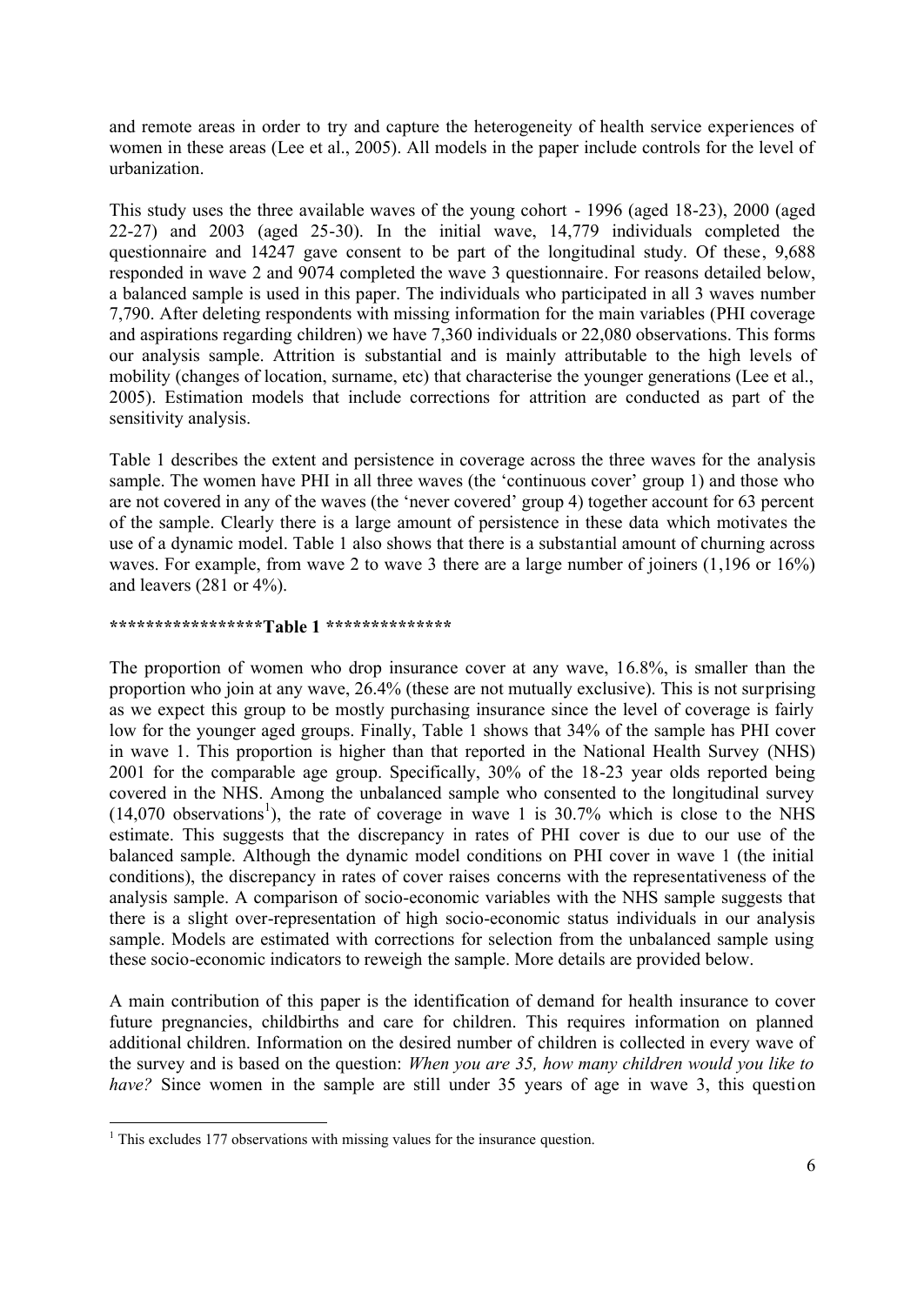provides the desired information. Details on actual children are not asked in the first 2 waves of the survey. We use the information on number of children provided in wave 3 along with their birth dates to construct children variables for the first 2 waves. This means that in order to use the information on actual children we restrict the analysis to the balanced sample. In addition, the top coding of desired number of children at 3 or more means that comparisons between actual and desired numbers cannot be made for those women with both 3 or more actual children, and 3 or more desired children. These women constitute a small fraction of the balanced sample (2% of observations). We include these observations in the analysis and add a dummy variable which equals 1 when the comparison between desired and actual children cannot be determined.

#### **\*\*\*\*\*\*\*\*\*\*\*\*\*\*\*\*\*Table 2 \*\*\*\*\*\*\*\*\*\*\*\*\*\***

Table 2 provides sample sizes for households depending on their actual and desired numbers of children.<sup>2</sup> The first column of numbers refers to respondents that report a higher desired number of children than their actual number; hence they are planning to have more children in the future. The second column of figures refers to households where the desired number of children has been achieved. Since the question on aspirations refers to the desired number of children at age 35, we may be underestimating the number of households planning to have more children to the extent that women may plan to have children past the age of 35. This would result in an underestimation of the effects of unmet children aspirations as a source of demand for health insurance. Indeterminate refers to those households where the actual and desired numbers of children are both "3 or more". Of the households without children, around 10% say they do not want children (by the age of 35). In wave 2, 24% of households with children do not want more and this proportion increases to 29% in wave 3. This is consistent with the fact that the proportion of households with children increased from 20% in wave 2 to 31% in wave 3.

In order to distinguish between demand for insurance for use during pregnancy and the birth of a child and demand due to the care of children, the timing of the birth of children is key information.<sup>3</sup> Since the insurance status is observed at the time of the surveys, a natural distinction in the timing of childbirths is by wave. We distinguish households who experience the birth(s) of a child (multiple children) during the recent period i.e. between the current and previous survey questionnaires, and households who have children in the period before the previous survey, referred to as the early period. For each wave, households with children are in one of three groups: early period only, recent period only, and both periods. For example, with wave 3 observations, "recent period only" indicates households who had their first child born between waves 2 and 3,"early period only" indicates households that do not have additional children in wave 3 (compared to wave 2) while "both periods" indicates households in which children are born before wave 2 and between waves 2 and 3. The breakdown of household observations according to the timing of actual children is provided at the bottom of Table 2. 2,004 or 53% of 3,750 households with children, had their first child between the current and the last waves of the survey. Of these 388 or 19% want more children in the future.

#### **\*\*\*\*\*\*\*\*\*\*\*\*\*\*\*\*\*Table 3 \*\*\*\*\*\*\*\*\*\*\*\*\*\***

<sup>&</sup>lt;sup>2</sup> We refer to households as units of analysis despite the fact that desired refers to the women's stated preferences and this could be different from some definitions of the preferred number of children by the household.  $3$  Information on pregnancies is available in the survey and could be used to indicate timing of planned children. Unfortunately the sample sizes are small and it is not clear how women treat unborn children when answering questions on actual and desired numbers of children.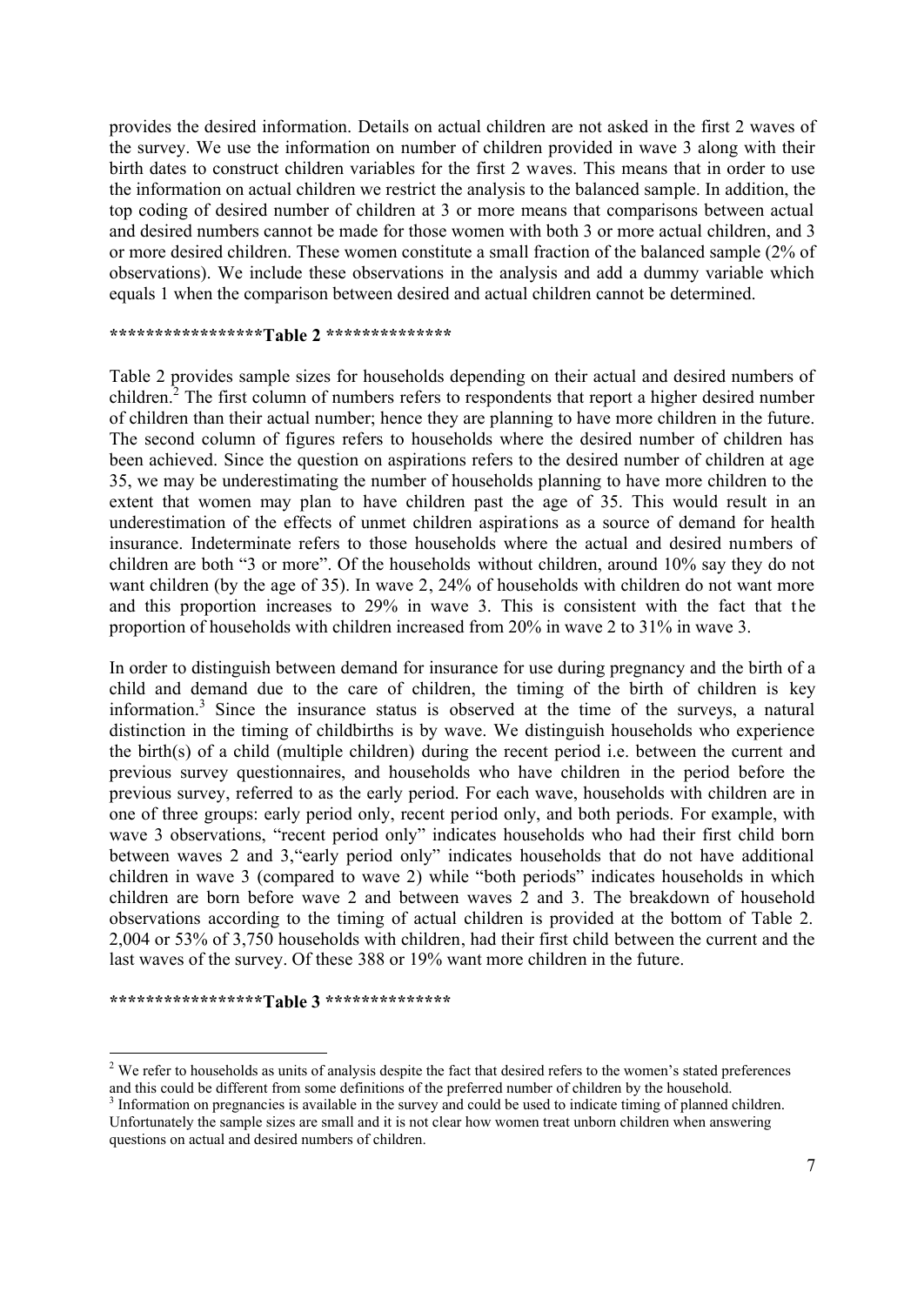Table 3 provides sample proportions of households with PHI cover according to desired and actual children categories. The incidence of cover varies a lot across groups, from a low of 21% for households with older children who have finished their family to 41% for households who have no children but who are planning to have some. The differences in PHI cover across households based on their aspirations can be seen in the last column. For households without children, those who are planning to have children are 7.5 percentage points more likely to be insured than households without children who are not planning to have children (at least in the near future).

Several other factors are included in the model of insurance. These have been identified as important determinants of insurance demand in previous studies. The additional regressors are briefly described next and a full list with definitions is given in Appendix 1.

It is shown in many previous studies that private health insurance holders have a higher income distribution than those without cover (Perry and Rosen, 2001). This also holds for the data set under study (Salale, 2006). Insurance is generally found to be a normal good and the current government incentive structure in Australia strengthens this relationship. The ALSWH collects information on household weekly income. Income is measured in 8 categories with the top category corresponding to \$A1,500 per week or an annual income of \$A78,000. Dummy variables are used to capture variations in the income categories. As discussed above, we expect the income effect to vary depending on actual and desired children due to changes in equivalent household income, savings motive and risk aversion. To account for this, the insurance model is also estimated on subsets of the sample corresponding roughly to the top and bottom quintiles of the income distribution. Personal and household income categories are highly correlated and we do not include both series of dummy variables. Since health insurance is a household good, household income is used in the specifications presented below. A dummy variable is added to indicate whether the respondent lives alone.<sup>4</sup>

Unfortunately, income was not asked in the first wave of the survey. This does not affect most specifications of the dynamic model as the likelihood is conditional on the initial conditions and the first wave information on variables other than insurance is not used. The missing wave 1 income information does, however, affect the attrition correction for the pooled probit specifications. A dummy for missing household income is also included for missing values in waves 2 and 3 (21% of observations).

The existence of adverse selection in an insurance industry generates a positive correlation between risk and insurance choice (Chiappori and Salanie, 2000 and Cutler and Zeckhauser, 1999). However, recent studies show that this relationship may be difficult to capture due to heterogeneity in risk aversion (Finkelstein and McGarry, 2003). Doiron, Jones and Savage (2008) find a negative correlation between risk (as measured by self-assessed health) and the choice to insure in cross-sectional Australian data. They also find that the positive relationship predicted by adverse selection is recovered when measuring risk with chronic conditions. Based on risk-related behaviours, they find evidence that the counterintuitive negative correlation can be explained by the effect of heterogeneous risk aversion as measured by risk-related behaviours.

 <sup>4</sup> Sensitivity analysis where personal income is used instead of household income yields very similar results to those presented below. These additional estimates are available from the authors.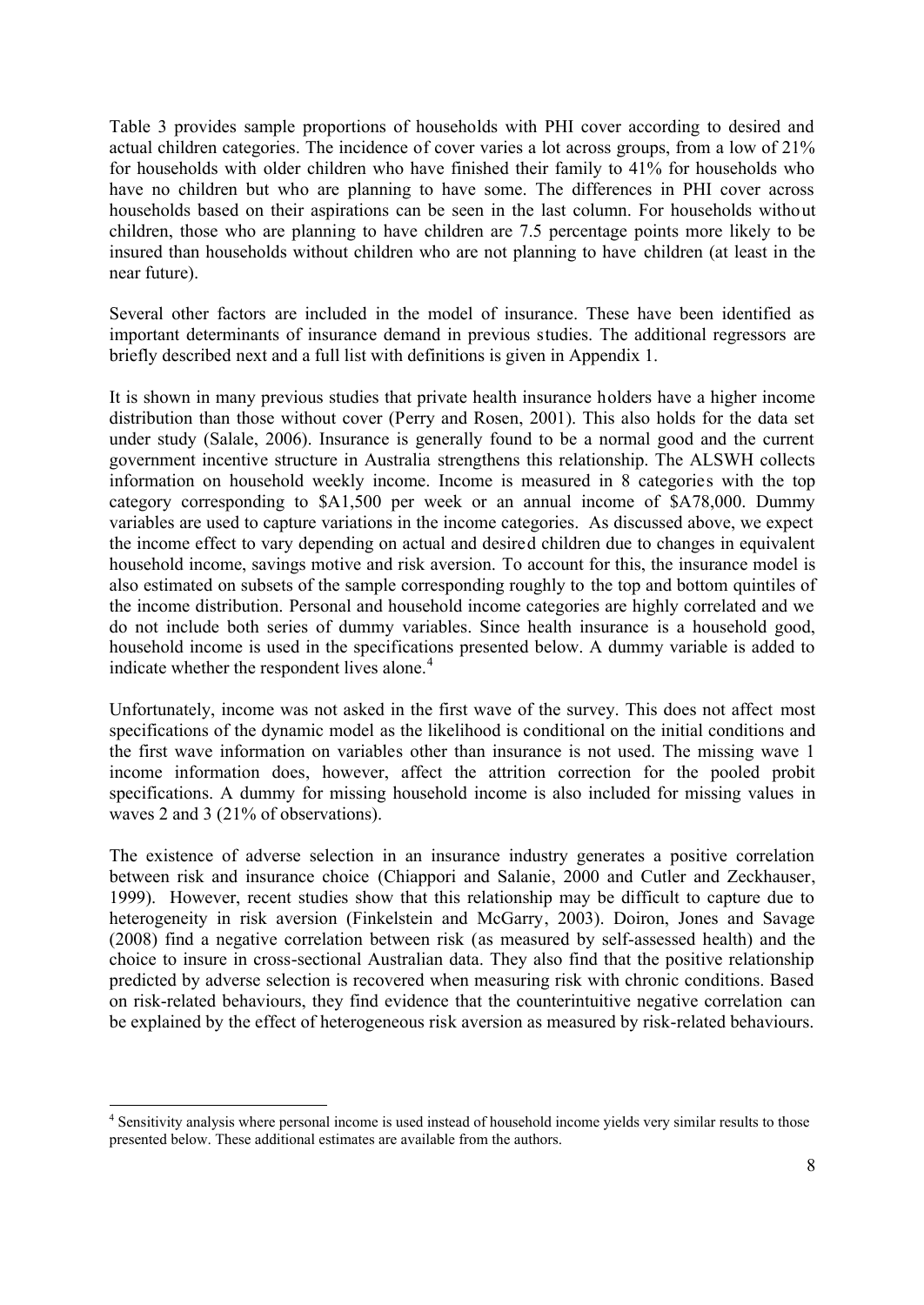Self assessed health is available in all waves of the survey and is used in the estimation of the insurance model. There is also information on long-term conditions but the number of women with any type of long term condition (excluding asthma) is never above 3 percent of the sample in each wave (Salale, 2006). Hence the scope for an analysis of the effects of chronic conditions on insurance among this age group is limited. In some specifications a variable measuring the number of reported long-term conditions was included. The coefficient on this variable was insignificant and did not affect results on the children variables; hence, the variable is excluded from the main model. Variables measuring risk-related behaviours (smoking, BMI, alcohol consumption) are included. $5$ 

The ALSWH data set also measures women's perception of access to health care services. For the purposes of this study perception of access to hospital care is an important and usually unmeasured variable. Using a bivariate analysis of the relationship between income and selfreported access, Salale (2006) shows access to hospitals may be inequitable. This follows from women with lower incomes and no hospital insurance reporting lower access levels, while women with higher incomes and hospital insurance are more likely to report the opposite. Access to care relates to either public or private care. Since private hospitals are more unevenly distributed across geographical areas, this variable is an important indicator of the usefulness of private insurance and is included in the analysis.<sup>6</sup>

Marital status is included with a series of dummy variables: married (26% of observations) or defacto (18% of the sample), or other (56% of observations) which includes single, separated, divorced or widowed. Variation in geographical location is captured by categorical variables representing the degree of remoteness. State dummies proved to be insignificant except for Queensland and a dummy variable indicating respondents living in this state is retained in the model. Additional explanatory variables measuring socio-economic status (education, employment status), the ownership of a health card<sup>7</sup> and country of birth are included. Appendix 2 provides means of all explanatory variables (other than the children indicators) by wave.

As the panel is a short, wide panel, a set of time dummies is also recommended (Wooldridge 2002) therefore a dummy for the year 2000 is included. As described above, this dummy variable will also capture advertising effects surrounding the life-time cover reform of 2000. Dummy variables are used for missing exogenous variables; in most cases these represent less than 2% of the sample. Please refer to Appendix Table 2 for more details.

<sup>&</sup>lt;sup>5</sup> Categorical variables controlling for the level of exercise were included in some specifications and since the coefficients were small and insignificant the variables were later dropped from the main model.

 $6$  This information is only available in waves 2 and 3.

 $<sup>7</sup>$  There is a range of concession cards that entitle eligible Australians to higher government subsidies for some</sup> medical services and products. Eligibility is primarily linked to whether an individual or household is a recipient of qualifying government benefits such as the age or disability allowance or are in receipt of specified allowance and have sufficiently low income. War veterans may be eligible to one of the three types of Department of Veterans Affairs (DVA) cards. Every concession card lowers the copayment for prescription medicines. Many GPs and some specialists do not charge copayments for consultations with concession cardholders. DVA gold card holders do not face any copayments for health care services and DVA white cardholders have similar entitlements but only for services related to a specified war-related condition.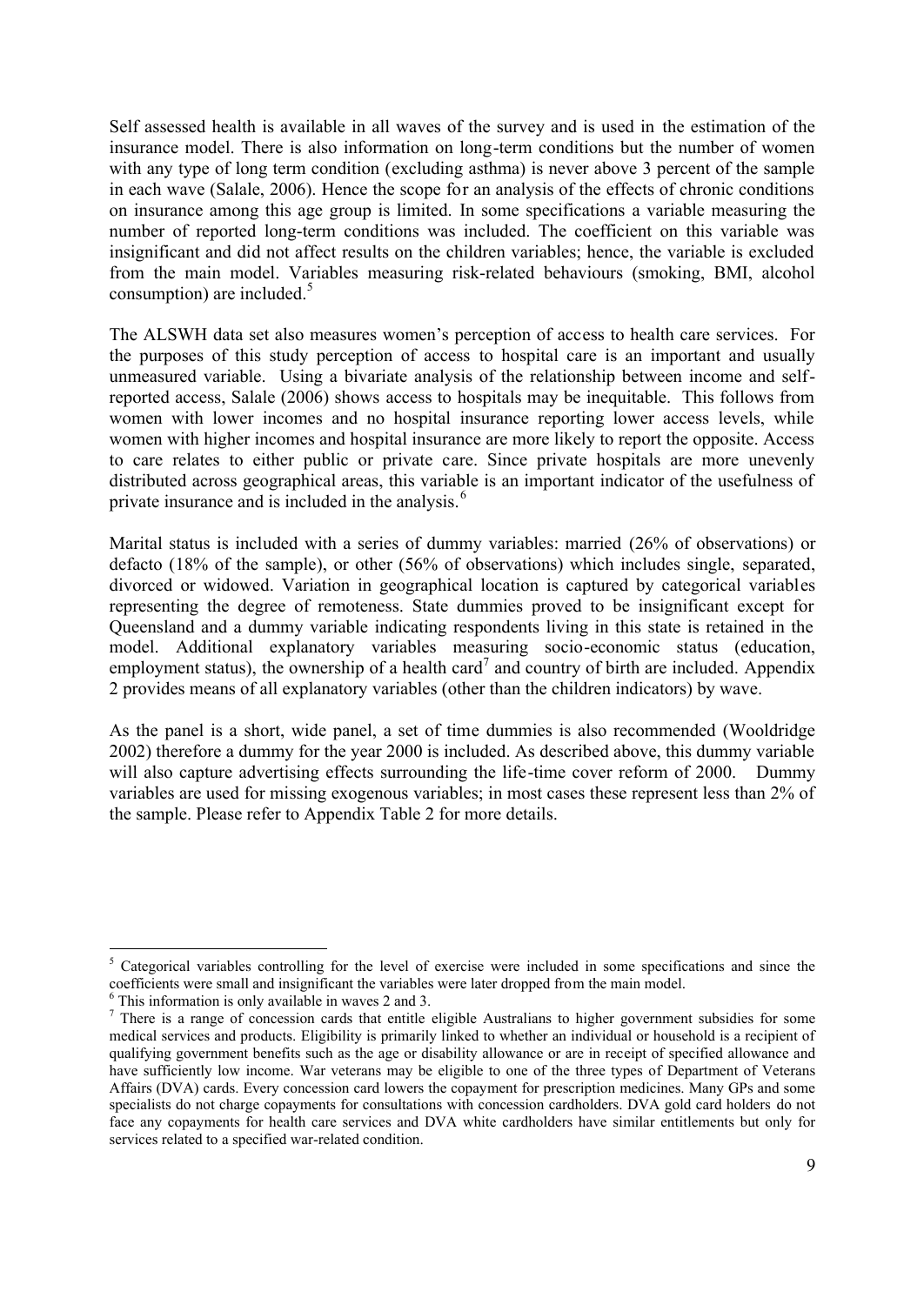### **4 MODEL SPECIFICATION**

### **Dynamics**

Most estimates of the demand for insurance are based on cross-section data although one would expect the demand for insurance to have an important dynamic component. As summed up by Propper (1989, p791), "[...] captivity and the effect of past purchase would be promising avenues to explore". Individuals may not revisit the decision to purchase health insurance every year and there are costs associated with moving in and out of the market (e.g. the age penalty in the premiums legislated by government, and waiting times for claims). Panel or retrospective data are needed to measure these effects and until recently such data were still rare in this context. The use of dynamic models to study health insurance and indeed for most other healthrelated variables is complicated by the need to use nonlinear models able to accommodate discrete endogenous variables. We follow recent approaches in modelling the demand for insurance as a dynamic probit regression assuming a first-order Markov process for the dynamic effect (Contoyannis, Jones and Rice, 2004; Arulampalam, Booth and Taylor, 2000 and Erdem and Sun, 2001) such that only the most recent information is relevant in the choice decision.

Specifically, the demand for health insurance can be written as:

(1) 
$$
PHI_{it}^{*} = X_{it} b + gPHI_{i,t-1} + Z_{it} \times PHI_{i,t-1} q + u_{it} \quad i = 1, K, N; t = 1, K, T
$$

$$
PHI_{it} = \begin{cases} 1 & \text{if } PHI_{it}^{*} > 0 \\ 0 & \text{otherwise.} \end{cases}
$$

where *PHI\** is a latent variable measuring the net benefits of private health insurance; *PHI* is the observed insurance status (insurance is purchased only when the net benefits of insuranc e are positive); the vector  $X_{it}$  represents observable, exogenous variables that affect insurance choice (the vector does not include a constant term);  $PHI_{i,t-1}$  is the lag of the dependent variable capturing the effect of state dependence; the vector  $Z_{it}$  includes a subset of the exogenous variables that are interacted with the lagged insurance status*; N* indicates the number of individuals in the panel; *T* is the number of periods in the panel which is constant across individuals in the case of the balanced sample;  $u_{it}$  is a composite error term which is explained further below.

The use of panel data allows us to control for the presence of individual specific, unobserved (or partially observed) and time-invariant effects. In dynamic models, these can be crucial since their omission will lead to overestimation of the state dependence; if individual effects are ignored, the dynamic effects remain as the only source of correlation across time periods specified in the model (in the absence of serial correlation). We follow recent empirical papers in specifying random effects where individual-specific effects consist of a time-invariant random component independent of the explanatory variables. In some specifications, the individual-specific effects are correlated in the sense that in addition to the random component, there is a deterministic component which is a linear function of explanatory variables (or functions thereof). This is the approach used in Contoyannis, Jones and Rice (2004) and Arulampalam, Booth and Taylor (2000) and is based on work by Chamberlain (1984) and Mundlak (1978).

Specifically, the composite error  $u_{it}$  is specified as:

$$
(2) \quad u_{it} = a_i + e_{it}
$$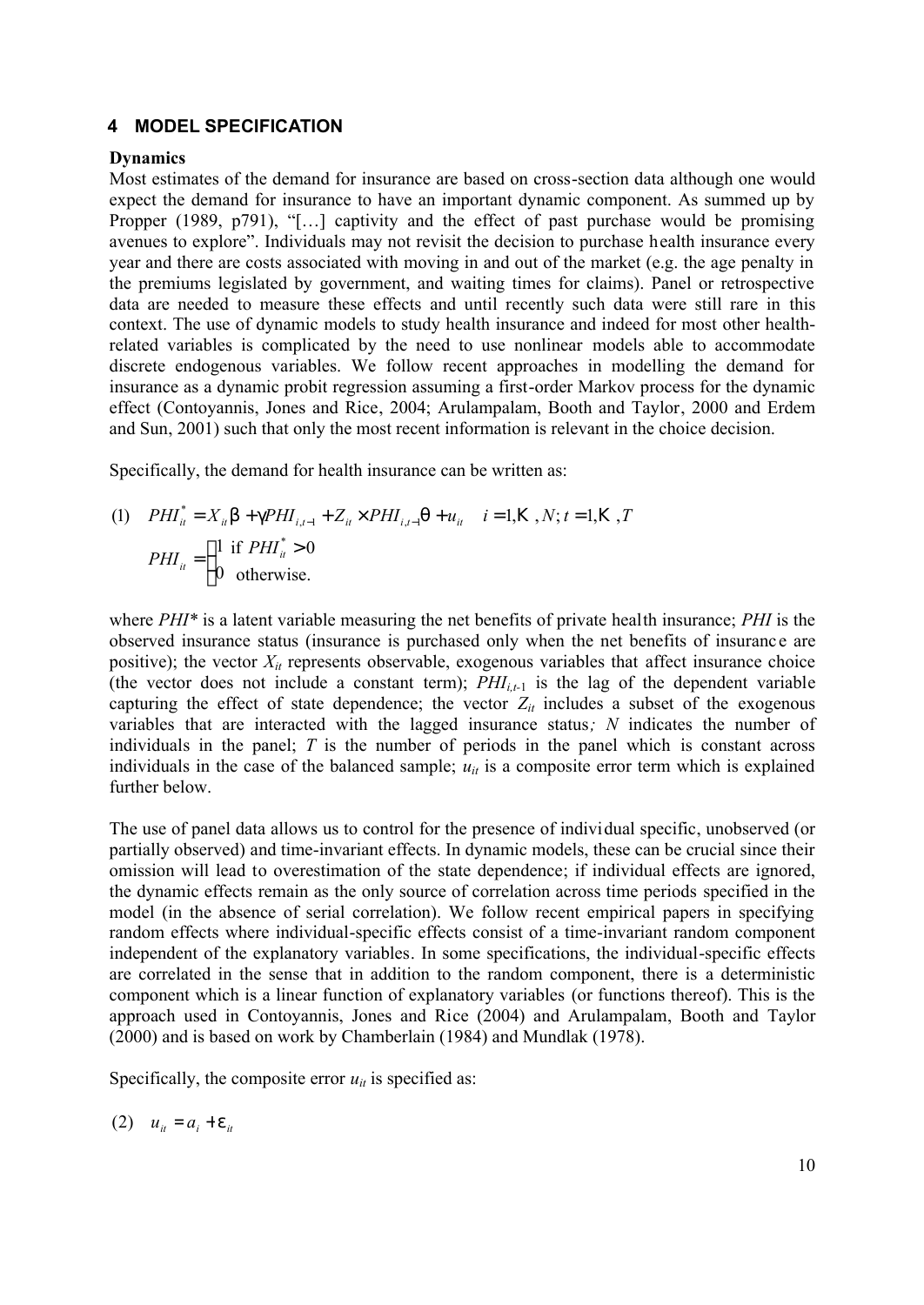where  $a_i$  is an individual-specific, time-constant random term drawn from a normal distribution and  $\varepsilon_{it}$  is a time-varying, individual specific random error. Under the probit specification,  $\varepsilon_{it}$  is normally distributed with a variance normalised to 1. In some specifications, following Mundlak (1978), the individual-specific effect  $a_i$ , and the exogenous variables are related in a linear manner,

 $a_i = a_0 + a_1 X_i + h_i$ 

where  $X_i$  is a vector of means of any time-varying regressors and  $\eta_i$  is a normally distributed random error term assumed to be independent of *X*.

Obtaining consistent estimates in a dynamic probit is complicated by the inclusion of lagged dependent variables as regressors. Specifically, assumptions of independence between the individual specific random component  $(a_i)$  and the explanatory variables will not hold unless the initial time period of the dynamic process is observed or the process is in long -term equilibrium with time-invariant distributional properties (Heckman, 1981). With a short panel and individuals already having made purchasing decisions in the first wave, neither of these assumptions is likely to hold. Hence we need to model or condition on initial conditions.

Following Wooldridge (2005), the distribution of the unobserved effects is modelled as conditional on the initial value of the dynamic process in addition to the means of the time varying regressors:

(4) 
$$
a_i = a_0 + a_1 \overline{X}_i + a_2 PHI_{i1} + h_i
$$

and  $h_i$  |  $PHI_{i1}$ ,  $\overline{X}_i \sim N(0, S_h^2)$  with  $h_i$  independent of  $X_{i}$ ,  $\overline{X}_i$  and  $PHI_{i1}$ . 2  $h_i$  |  $PHI_{i1}$ ,  $\overline{X}_i \sim N(0, s_h^2)$  with  $h_i$  independent of  $X_{i}$ ,  $\overline{X}_i$  and  $PHI_{i}$ 

Wooldridge (2005) shows that this model can be consistently estimated with a random effects probit where  $(X_i, PHI_{i,t-1}, Z_i \times PHI_{i,t-1}, PHI_i, X_i)$  is used as the set of explanatory variables. The resulting conditional maximum likelihood estimates are  $\sqrt{N}$  consistent and asymptotically normal under standard regularity conditions, assuming that the moments exist and are finite (Wooldridge, 2002).

This specification allows for two types of persistence across time: state dependence and the correlation due to individual-specific time-invariant effects. Another source of correlation could be due to serial correlation in the error term  $\varepsilon_{it}$ . For example, Keane (1997) investigates the effect of auto-correlated time-varying errors in multi-nominal, multi-period probit models using marketing data. Unfortunately, testing for correlation in the time-varying errors is not feasible with the data set used in this study due to a very short panel. However, it is important to note that with further waves, testing and possible correction for auto-correlated errors would be possible.

Following Wooldridge (2005) and Contoyannis, Jones and Rice (2004) average partial effects (APE's) are calculated by integrating over the distribution of individual-specific effects. A consistent estimator of  $E(PHI_t | X_t, PHI_{t-1}, Z_t \times PHI_{t-1}, PHI_1, \overline{X})$  for  $t=2$  and 3 is given by: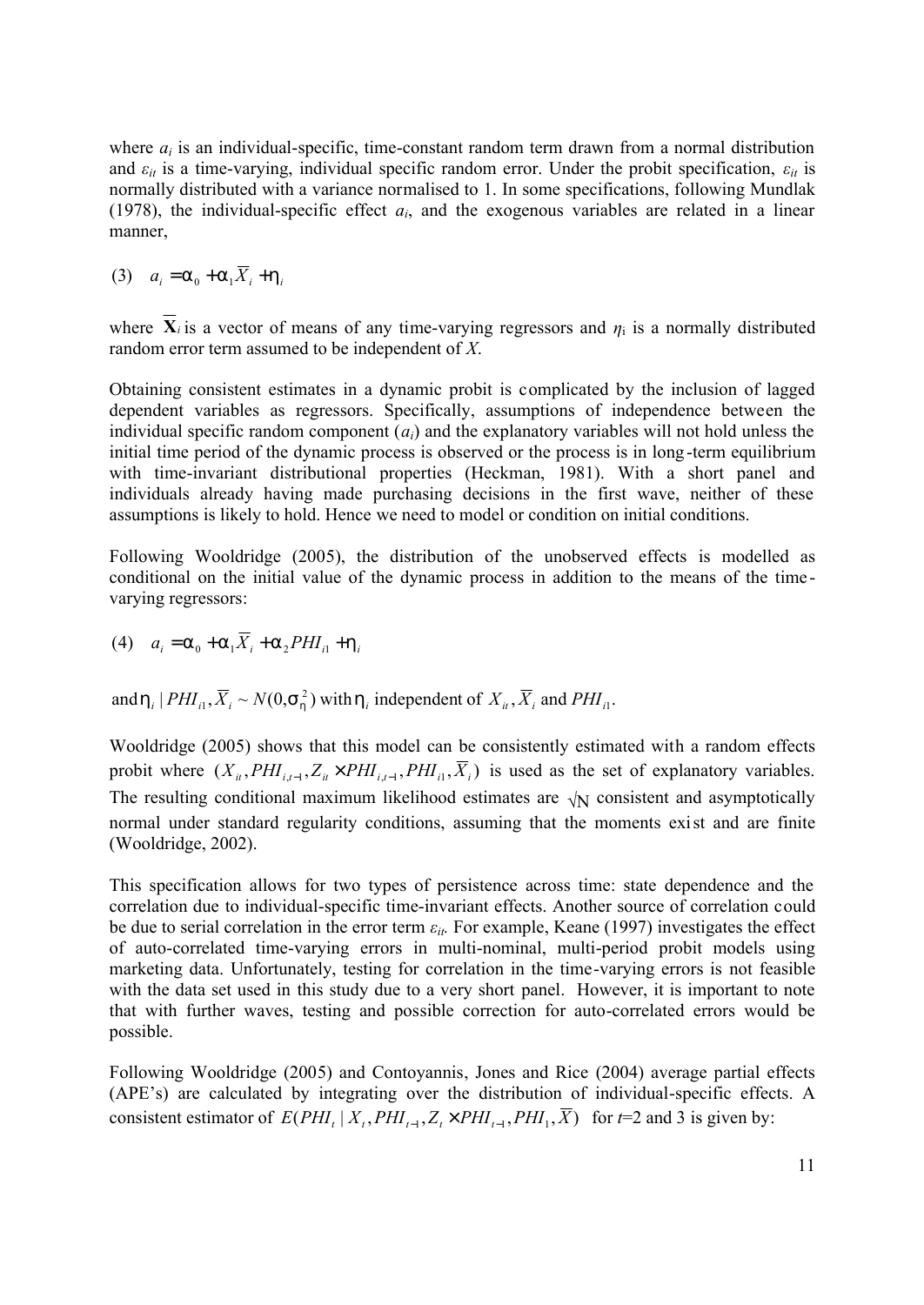(5) 
$$
N^{-1} \sum_{i=1}^{N} \Phi(X_{it} b_{h} + g_{h} P H I_{i,t-1} + Z_{it} \times P H I_{i,t-1} q_{h} + a_{0h} + a_{1h} \overline{X}_{i} + a_{2h} P H I_{i1})
$$

The *η* subscript indicates multiplication by  $(1 + S_h^2)^{-1/2}$  where the consistent estimate of  $S_h$  from the random effects probit is substituted. Using the predicted probabilities, one can then derive "marginal" effects: the derivative with respect to a variable in the case of a continuous variable or shifts in the predicted probabilities in the case of categorical variables.

### **Selection**

Inverse probability weighting (IPW) is used to account for the possibly non-random attrition in the panel discussed in the previous section (Wooldridge, 2002). Assuming the sample at wave one is random, an ideal panel would include this 'full' sample observed at all waves. Instead, observations are only included if the respondents fill out all 3 questionnaires (and answer questions on PHI and aspirations for children). Denote by  $s_{it} = 1$ , participation in the analysis sample. We assume, conditional on all observables in the first time period, that  $(X_i, PHI_i)$  are independent of the response  $s_{it}$  such that

(6)  $P(s_{ii} = 1 | X_{ii}, PHI_{ii}, PHI_{i,t-1}, PHI_{i,1}, S_{i,1}) = P(s_{ii} = 1 | S_{i,1}), t = 2,3$ 

where the vector  $S_{i1}$  includes any information collected on the full sample at the first wave.  $(S_{i1})$ can include all variables in *X* as well as others; in particular it can include variables believed to be correlated with PHI.)

To implement IPW, two steps are used. Firstly, a binary probit is estimated measuring the probability of an individual being in the balanced sample, and a fitted probability is calculated for each respondent. Secondly, the pooled probit is weighted by the inverse predicted probability so that a greater weighting is placed on respondents with a lower response rate. Wooldridge (2002) shows that IPW produces consistent,  $\sqrt{N}$  -asymptotically normal estimators in models where the likelihood can be written as a sum of contributions across all observations. This is not the case when individual-specific random effects are present. The correction for attrition is performed on pooled probit models only. (This is also the approach followed in Contoyannis, Jones and Rice, 2004.)

In order to model the attrition process (and the correlation with insurance demand) we use a large number of indicators of mental, psychological and physical well-being all measured in the first wave of the survey. Also, all available exogenous variables listed in Appendix Table 2 plus the children variables, all measured at  $t=1$ , are included in the first stage probit. (Details are available from the authors.)

# **Specification of effects of desired and actual children**

In order to motivate the specification of the children variables, it is useful to list the main roles of desired and actual children in the demand for health insurance. Consider a respondent who is observed with private health insurance cover in wave 3, this woman could:

- intend to become pregnant and have kids in the future; this is referred to as the effect of *aspirations* for children and we expect this to be positive;
- have had kids between waves 2 and 3, have purchased insurance for the pregnancy and childbirth and has not yet dropped cover;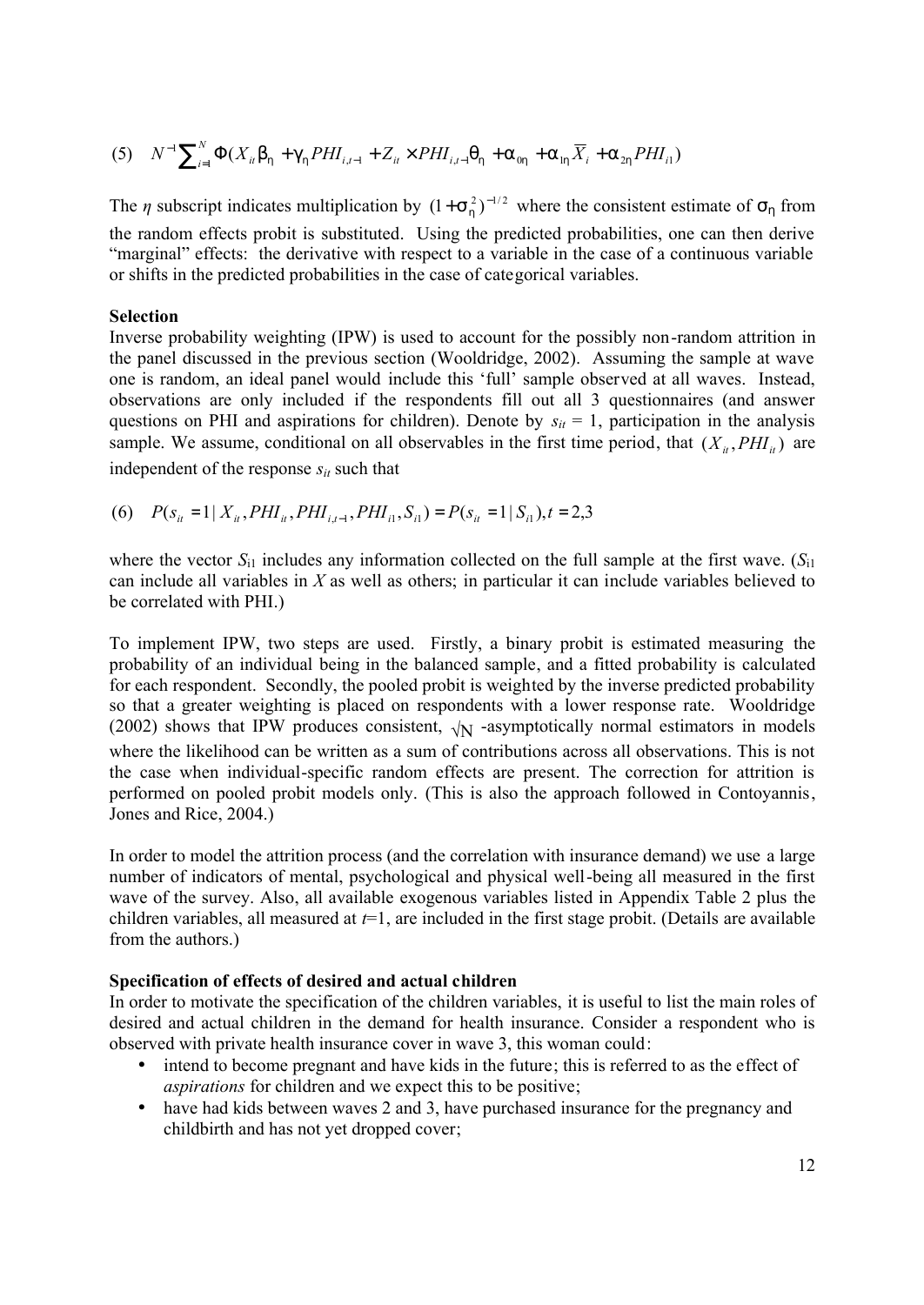• have children and want insurance for the health care of the children.

In addition, the presence of children is expected to affect the demand for insurance through an income effect (a reduction in purchasing power and/or an increased savings motive) and a shift in preferences towards risk. Finally, there could be learning effects in the sense that the desire for insurance around pregnancy and childbirth could be different in the case of the first child relative to latter children.

A comparison of the demand for PHI by households who have achieved their desired number of children with households who desire additional children provides information on the effect of aspirations for children. This is done separately for households with and without children, and for those with children, families with recent children are separated from those who have not had children since the last survey.

As described above, the effects of the *presence* of actual children can be complex and the direction of the overall effect is ambiguous. We compute differences in predicted cover between households who had children recently (i.e. between the current and the previous wave) and those who did not. These effects are computed separately for households who have achieved the desired size versus those who plan to have more children and for households who had children before the last survey questionnaire (i.e. households with children in the early period).

If insurance is wanted mostly for the period of pregnancy and the birth of a child rather than for the care of young children, then households with recent children should have a higher incidence of cover than households with older children. We refer to this as the *timing* effect and it is calculated as the difference in cover among households with children in the recent period only and families who had children in the earlier period only. This difference is computed separately for those households who plan to have more children in the future and those who don't.

In order to capture an income effect, we look at families who do not want more children (there is no demand for future pregnancies and births) who did not have children in the recent period (there is no residual cover from recent childbirths) and take differences in predicted probabilities of cover between households with children and those without children. This is re ferred to as an *income* effect and we expect it to be negative if the impact from the reduction in disposable income (and possibly greater savings motive) is greater than any effect from increased risk aversion.

Finally, in order to isolate the effect of learning the value of insurance through previous childbirths, we look at households who desire more children and compare those who had children in the earlier period from those who do not have children. Focusing on those with children in the earlier period excludes residual cover from recent childbirths. This total impact will combine learning and income effects so we subtract the income effect to get the *learning* effect.

# **5 RESULTS**

# **Specifications**

The insurance model represented by equation (1) is estimated with pooled probits, random effects probits and inverse probability weighted (IPW) probits on observations from waves 2 and 3. Wave 1 information is used in specifying the initial conditions for PHI, the lagged PHI status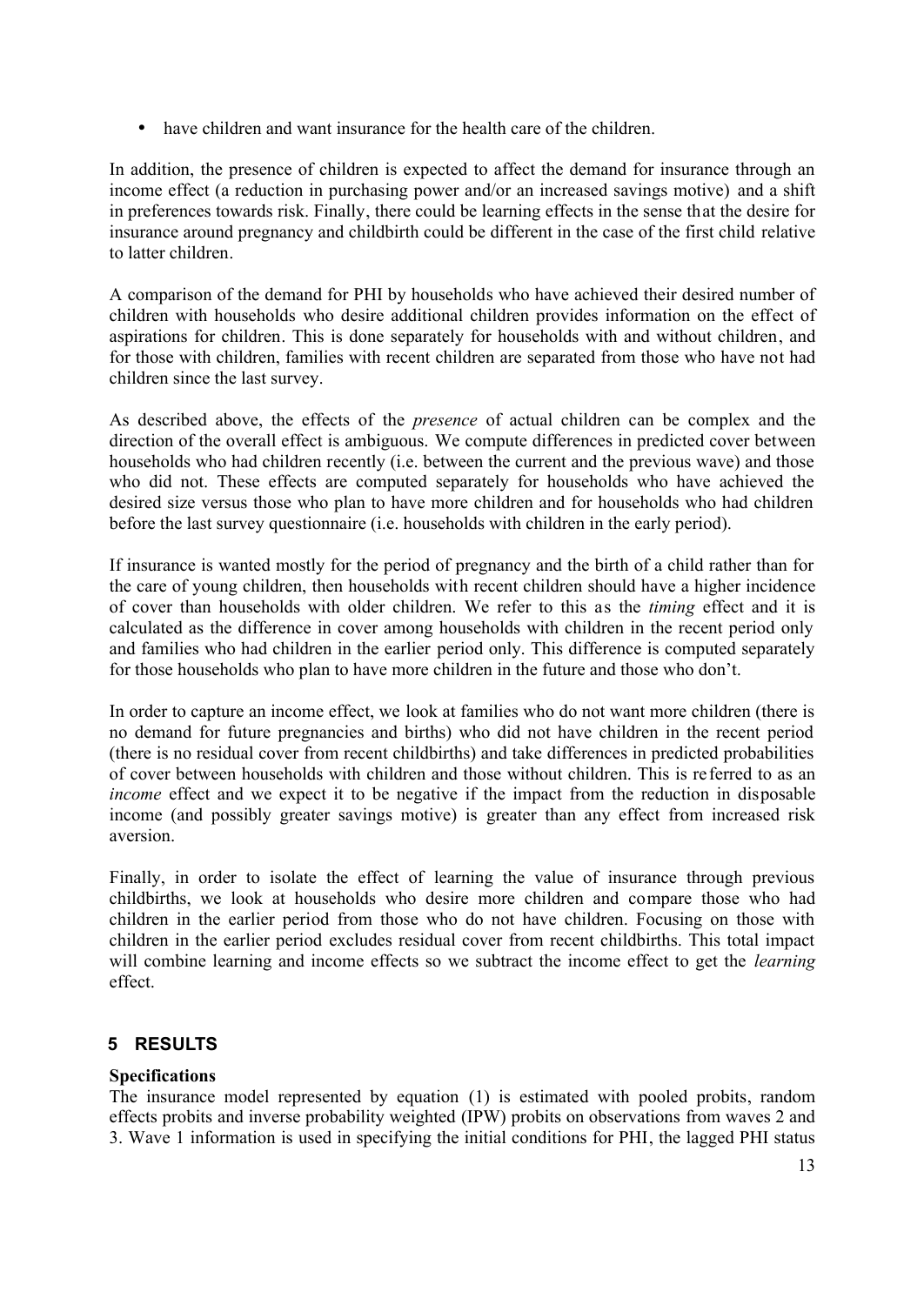for wave 2 observations and in estimating the probabilities of attrition for the IPW model. Various parametrizations of the regressors are used. The main model on which most of the results presented below are based, includes the following explanatory variables: actual and desired children variables described above, lagged PHI cover, initial PHI cover, marital status, household income, single income household indicator, left home since last wave indicator, age, self-assessed health, health card holder indicator, Queensland indicator, rural and remote area indicators, education, risk-related variables (smoking, alcohol, body mass index), country of birth, study and work status, access to health services indicators. Other variables were also included in earlier models but were not important quantitatively or statistically and were dropped from the analysis.<sup>8</sup> The use of personal income instead of household income did not affect any of the results presented below. Given the coarseness of the information on income, household and personal income categories are too closely correlated to both be used in the model.

Table 4 presents results for the pooled probits (the main model), random effects probits and IPW models. Included are the predicted probabilities of insurance cover averaged over the sample for the various household types based on the desired and actual children categories. Only the predicted probabilities for the pooled probits are presented due to the similarity of the results across specifications. Also presented are the average marginal effects (the shifts in the predicted probabilities) for the various types of households averaged across the sample. For the random effects model, the marginal effects are averaged over the distribution of individual-specific unobserved effects (i.e. average partial effects). Standard errors from a bootstrap estimator with 200 iterations are provided for the marginal effects. (Standard errors on the predicted probabilities are all relatively small and are not given to save on space.)

The random effects specification does not include any correlated effects. Specifications of the random effects probits with the mean household income as explanatory variable for the random effects yield virtually identical results to those shown in the table. Random effects specifications yield very similar results to the pooled probit model although formal tests lead to rejections of the pooled models in favour of the random effects specification. The IPW specification also yields similar results. Given the relative simplicity and speed of estimation of the pooled probits, many of the results presented below are based on the pooled probit specifications.

### **\*\*\*\*\*\*\*\*\*\*\*\*\*\*\*\*\*Table 4 \*\*\*\*\*\*\*\*\*\*\*\*\*\***

Table 5 presents similar results for specifications which include interactions of the children variables with the lagged insurance cover. This allows us to distinguish between effects of desired and actual children on joining and dropping insurance plans. Table 6 presents results of models estimated on subsets of the sample based on the household income category.

### **\*\*\*\*\*\*\*\*\*\*\*\*\*\*\*\*\*Table 5 \*\*\*\*\*\*\*\*\*\*\*\*\*\***

### **\*\*\*\*\*\*\*\*\*\*\*\*\*\*\*\*\*Table 6 \*\*\*\*\*\*\*\*\*\*\*\*\*\***

### **Effects of actual and desired children variables**

Results are similar across the three specifications and the discussion will focus on the numerical results for the pooled probit. As expected the aspiration effects are uniformly positive. Women

 <sup>8</sup> These include: a full set of state dummies, exercise indicators, the number of long-term conditions, and lagged health status. The results presented below were only affected at the third digit by the inclusion of these variables.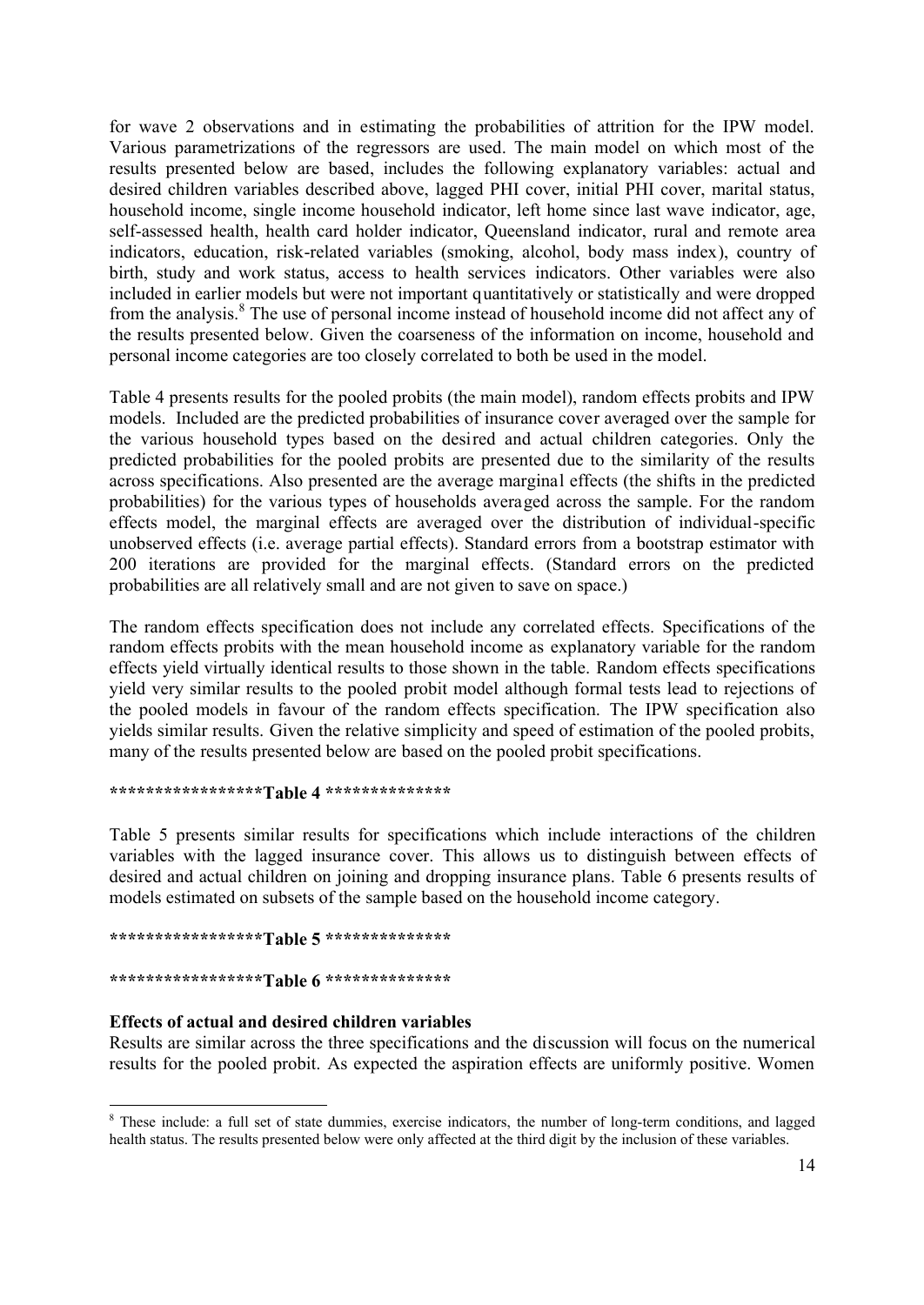who desire additional children in the future are more likely to have insurance cover than comparable women who have finished their family. Wanting more children in the future raises your probability of insurance cover by around 3 percentage points for those without recent children and by closer to 5 percentage points for those who had children born between the last 2 waves.

The presence of children (having children between the last 2 waves) has different effects depending on whether these recent children were the first children in the family or not. The effects are negative when these recent children were the first children and positive when not. We checked to see if this difference was capturing differences in the family size. Specifically, the total number of children was added as a control and the models were re-estimated. The impact on the marginal effects presented in Table 4 was at the third digit only. Hence it is the recentness of the children that is causing the difference.

Timing effects are negative; i.e. having recent (rather than older) children means that households are more likely to have cover. These effects are large, 7.4 percentage points for those households who desire additional children in the future and 5.6 percentage points for comparable women who have finished their family. This points to households wanting PHI for pregnancy and birth of the child rather that care of young children. Note that this is not due to persistence in cover since the model includes lagged insurance status.

As expected, income effects of children are negative and quite large, estimated to be 9.5 percentage points. Learning effects are positive which is also as expected, but this estimate is very small.

### **Other variables**

Table 7 presents a selection of other results. Average marginal effects are provided but only for key variables and those with significant effects. *p*-values for the underlying coefficient estimates are also provided. These are calculated using standard errors that are robust to correlation across waves by individuals.

Important factors determining the demand for insurance include marital status, perceived access to hospitals, location and country of birth. In all specifications, significance tests on the lagged dependent variable yield strong rejections of the static specification in favour of the dynamic model. The marginal effects for self-assessed health are small and there is no evidence of a gradient. For this age group, there is little evidence of either adverse or favourable selection.

#### **\*\*\*\*\*\*\*\*\*\*\*\*\*\*\*\*\*Table 7 \*\*\*\*\*\*\*\*\*\*\*\*\*\***

# **6 CONCLUSION**

In this paper, we use panel data and model dynamic effects through state dependence while controlling for correlation due to the presence of unobserved and time-invariant individual effects. We also estimate specifications in which attrition is modelled through the use of inverse weighted probabilities. Since we are dealing with a group of young individuals, the effects of initial conditions is expected to be relatively small compared to samples representative of the population as a whole. Nevertheless, we also estimate specifications with initial conditions modelled.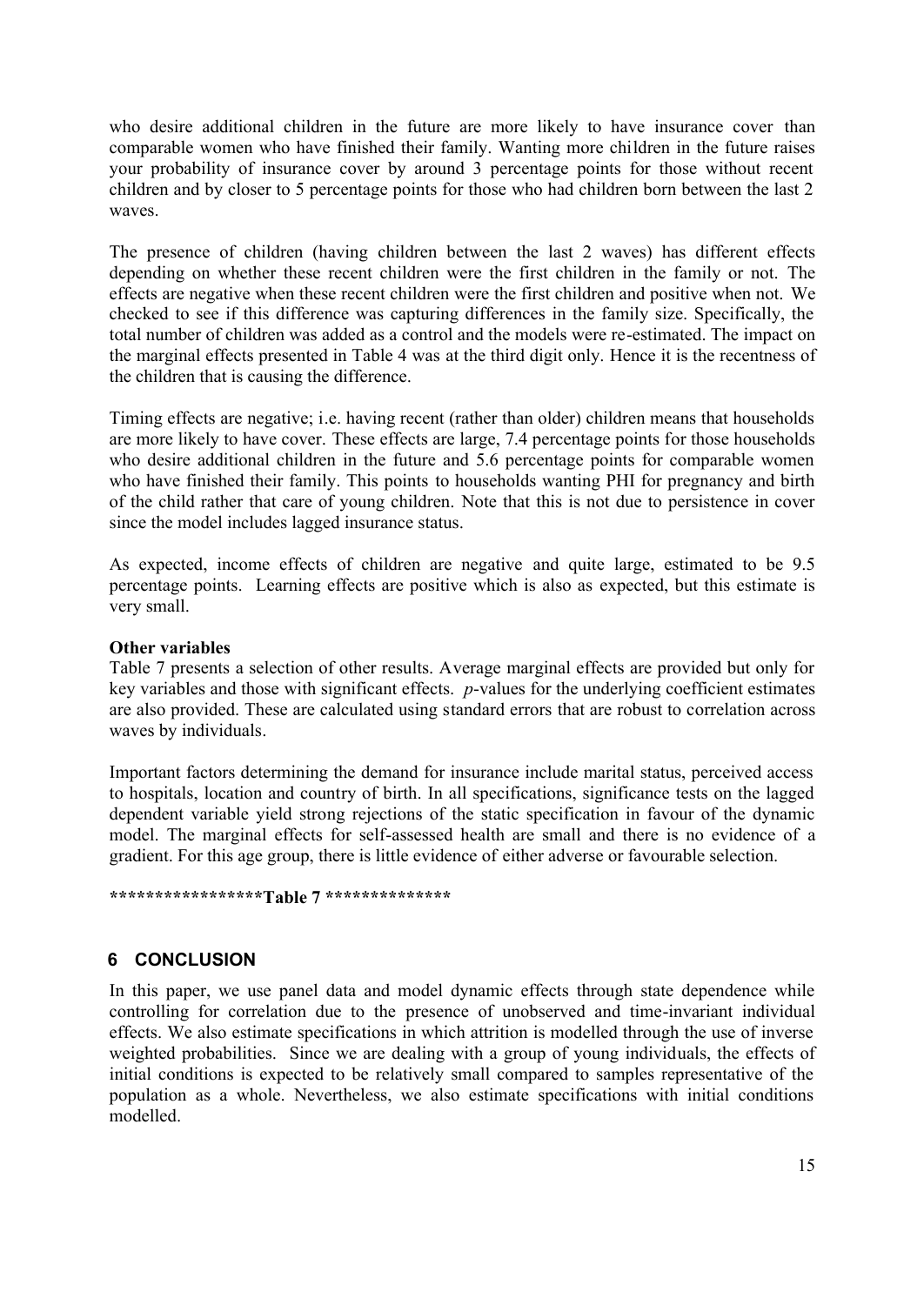We find evidence of differential demand for private health insurance by young women based on actual and desired numbers of children. Women with and without children who desire more children are more likely to purchase insurance. Effects are quantitatively important. Also the effect is stronger for those with children. The different effects on joining and leaving cover show the importance of modelling dynamics in insurance.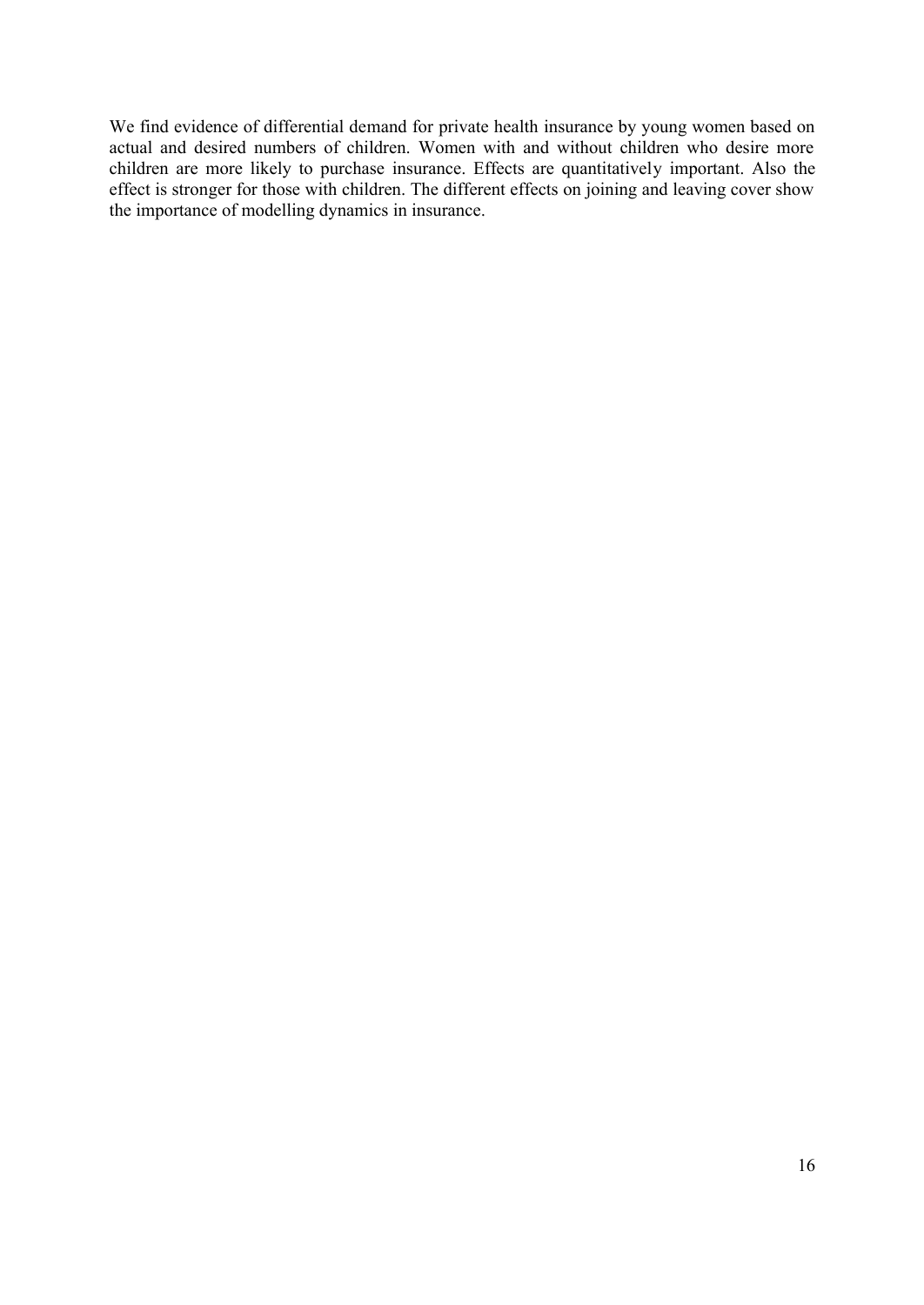### **REFERENCES**

Arulampalam., W., Booth., A., Taylor., M., (2000) *Unemployment Persistence*. Oxford Economic Papers, 52 (1), 24-50

Australian Bureau of Statistics [ABS] (2006) *National Health Survey: Summary of results.* Canberra, Australia

Barrett, G., Conlon, R., (2003) *Adverse selection and the contraction in the market for private health insurance*: 1989-1995. The Economic Record, 79 (246), 279-296

Bell, S., (2002) *Data book for the 2000 Phase 2 survey of the young cohort (22-27 years) Australian Longitudinal Study on Women's Health.* The Research Centre for Gender and Health, University of Newcastle, NSW Australia. January, 2002

Butler, J.R.G., (2001) *Policy change and private health insurance: Did the cheapest policy do the trick?* NCEPH Working Paper Number 44. The Australian National University.

Cameron, A.C., Trivedi, P.K., Milne, F., Piggott, J., (1988) *A Microeconometric Model of the Demand for Health Care and Health Insurance in Australia*. Review of Economic Studies, 55 (1), 85-106

Cardon, J., Hendel, I., (2001) *Asymmetric information in health insurance: evidence from the National Medical Expenditure Survey*. RAND Journal of Economics, 32 (3), 408-427

Chamberlain, G., (1984) *Panel Data*. Z. Griliches and M. Intriligator (eds) Handbook of Econometrics, Amsterdam, North-Holland, 1247-1318

Chiappori, P.A, Salanie, B., (2000) *Testing for Asymmetric Information in Insurance Markets.* The Journal of Political Economy, 108 (1), 56-78

Colombo, F., Tapay, N. (2004) *Private health insurance in OECD countries: The benefits and costs for individuals and health systems*. OECD towards high-performing health systems (Chap. 6) Paris OECD.

Contoyannis, P., Jones, A., Rice, N., (2004) *The Dynamics of Health in the British Household Panel Survey*. Journal of Applied Econometrics, 19, 473-503

Cutler, D., Zeckhauser, R., (1999) *The Anatomy of Health Insurance*. NBER working paper 7176

Cutler, H., Fiebig, D.G., (2005) *The demand for private health insurance allowing for substitution*. Working paper, 16 September, 2005

Ellis R., Savage E. (2008) *Run for Cover Now or Later? The impact of premiums, threats and deadlines on supplementary private health insurance in Australia*. International Journal of Health Care Finance and Economics (accepted February, 2008).

Erdem, T., Sun, B., (2001) *Testing for choice dynamics in panel data*. Journal of Business and Economic Statistics, 19, 142-152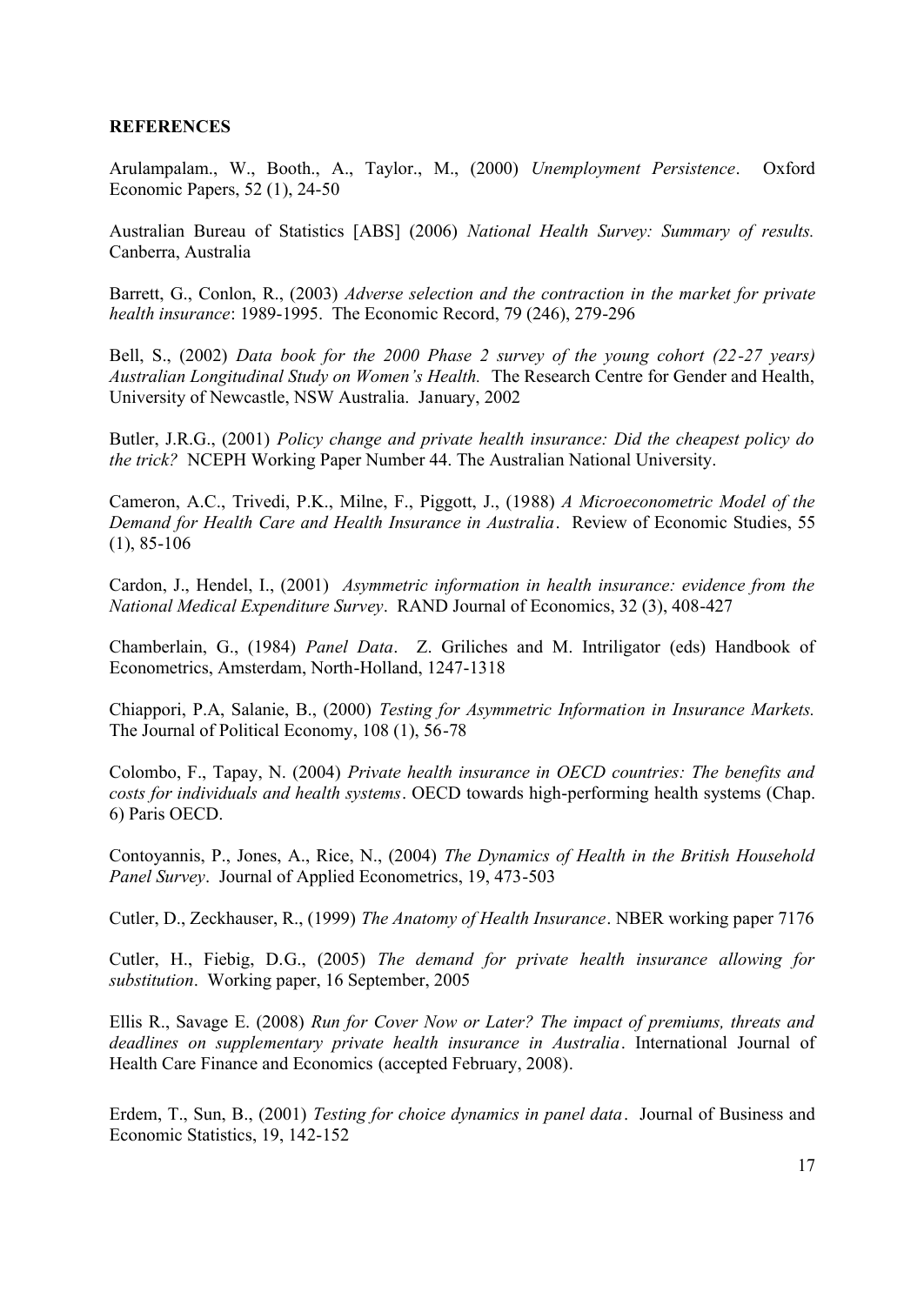Doiron D., Jones G., Savage E. (2008) *Healthy, Wealthy and Insured? The Role of Self-Assessed Health in the Demand for Private Health Insurance*. Health Economics 17**:** 317-334.

Fairlie, R. and London, R. (2006) *An Analysis of the Dynamics of Health I nsurance Coverage and Implications for Employer-Mandated Insurance*, Employment Policies Institute: Washington, D.C.

Finkelstein, A., McGarry, K., (2003) *Private Information and its Effect on Market Equilibrium: New Evidence from Long-Term Care Insurance.* NBER Working Paper 9957, September.

Finn, C. and Harmon, C. (2006) *A dynamic model of demand for private health insurance in Ireland*, IZA Discussion Paper No 2472, November.

Gans, J., King, S., (2003) *Anti-insurance: Analysing the Health Insurance System in Australia*. The Economic Record, 79 (247), 473-486

Gilleskie, D. and Byron, L. (2002) *The Impact of Employer-Provided Health Insurance on Transitions*. Journal of Human Resources 37(1):129-162.

Greene, W., (2003) *Econometric Analysis*, 5<sup>th</sup> Ed. Pearson Education, New Jersey, USA

Gruber, J. and Madrian, B. (1997) *Employment separation and health coverage*. Journal of Public Economics 66(3), 349-382.

Heckman, J.J., (1981) *The incidental parameters problem and the problem of initial conditions in estimating a discrete time-discrete data stochastic process*, in C.F. Manski and D. McFadden (eds.), Structural Analysis of Discrete Data with Econometric Applications, MIT Press, Cambridge, MA, 114-78

Hopkins, S., Kidd, M.P., (1996) *The determinants of the demand for private health insurance under Medicare*. Applied economics, 28, 1623-1632

Keane, M., (1997) *Modelling Heterogeneity and State Dependence in Consumer Choice Behaviour*. Journal of Business and Economic Statistics, 15 (3), 310-327

Laws, P.J., Abeywardana, S., Walker, J., Sullivan, E.A., (2007) *Australia's mothers and babies 2005*. Perinatal Statistics Series no. 20 Cat. no. PER 40. Sydney: AIHW National Perinatal Statistics Unit.

Lee, C., Dobson, A., Brown, W., Bryson, L., Byles, J., Warner-Smith, P., Young, A., (2005). *Cohort Profile: The Australian Longitudinal Study on Women's Health*. International Journal of Epidemiology, 34, 987-991.

Manning, W., J. Newhouse, N. Duan, E. Keeler, A. Leibowitz, and M. Marquis. (1987) *Health Insurance and the Demand for Medical Care: Evidence from a Randomized Experiment*. American Economic Review, 77, 251-277.

Mundlak, Y., (1978) *On the Pooling of Time Series and Cross Section Data*. Econometrica, 46, 69-85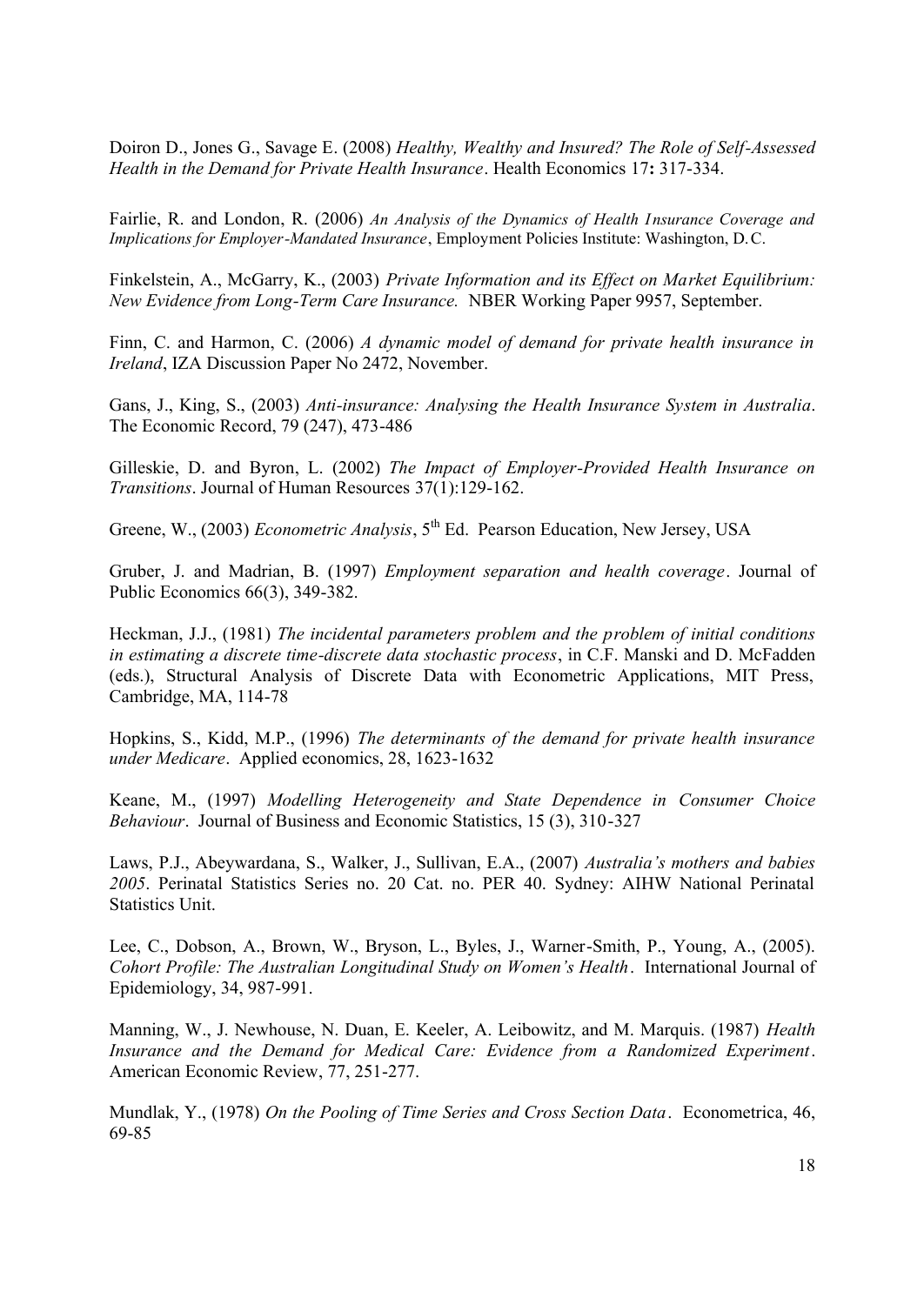Palangkaraya, A., Yong, J. (2005) *Effects of Recent Carrot-and-Stick Policy Initiatives on Private Health Insurance Coverage in Australia*. The Economic Record*,* 81(254) September, 262-72.

Perry CW, Rosen HS (2001) *The Self-Eemployed are Less Likely to Have Health Insurance Than Wage Earners. So What? NBER Working Paper 8316*. National Bureau of Economic Research: Cambridge.

Private Health Insurance Administration Council (PHIAC) (2007) *Quarterly statistics*. Available at http://www.phiac.gov.au/statistics/membershipcoverage/table1.htm

Propper, C., (1989) *An econometric analysis of the demand for private health insurance in England and Wales*. Applied Economics, 21, 777-792

Propper, C. (2000) *Demand for private health care in the UK*. Journal of Health Economics, 19, 855-876.

Rothschild, M., and Stiglitz, J., (1976) *Equilibrium in Competitive Insurance Markets: An Essay on the Economics of Imperfect Information*. Quarterly Journal of Economics 90, 629-49

Salale, V., (2006) *Modelling Dynamic Choice: Private Health Insurance in Australia*. CHERE Research Report 24, CHERE, Sydney

Savage, E., and Wright, D., (2003) *Moral Hazard and adverse selection in Australian private hospitals: 1989-1990*. Journal of Health Economics 22, 331-359

Vaithianathan, R., (2004) *A Critique of the Private Health Insurance Regulations*. Australian Economic Review, 37 (3), 257-270

Wooldridge, J., (2002) *Econometric Analysis of Cross Section and Panel Data.* The MIT Press, Cambridge Massachusetts

Wooldridge, J., (2003) *Introductory Econometrics: A Modern Approach, Second Edition.* Thomson South-Western, United States of America.

Wooldridge, J., (2005) *Simple Solutions to the Initial Conditions Problem in Dynamic, Nonlinear Panel Data Models with Unobserved Heterogeneity*. Journal of Applied Econometrics, 20, 39- 54

Yu, P. (2006) *Higher education, the bane of fertility? An investigation with the HILDA survey* . CEPR Discussion Paper#512, ANU.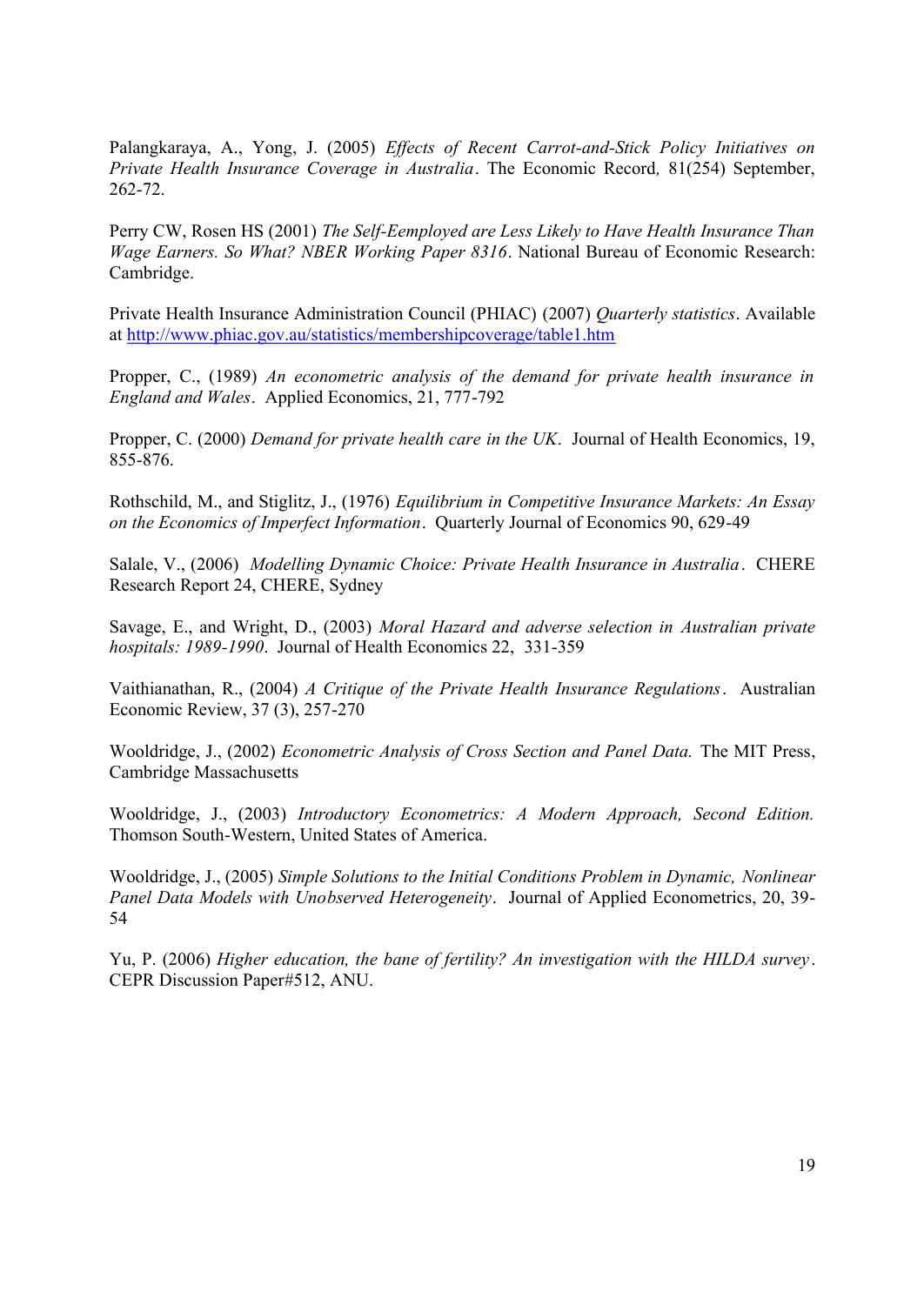| <b>Appendix 1: Variable definitions</b> |  |  |
|-----------------------------------------|--|--|
|-----------------------------------------|--|--|

| <b>Variable Name</b>                | <b>Definition</b>                                                                                |
|-------------------------------------|--------------------------------------------------------------------------------------------------|
| Y2000                               | $= 1$ if year is 2000, 0 otherwise                                                               |
| <b>Household income</b>             |                                                                                                  |
| <i>HINCI</i>                        | $= 1$ if household has no income, 0 otherwise                                                    |
| HINC <sub>2</sub>                   | $= 1$ if household has \$1-\$199pw, 0 otherwise                                                  |
| <i>HINC3</i>                        | $= 1$ if household has \$120-\$299pw, 0 otherwise                                                |
| HINC4                               | $= 1$ if household has \$300-\$499pw, 0 otherwise                                                |
| <i>HINC5</i>                        | $= 1$ if household has \$500-\$699pw, 0 otherwise                                                |
| HINC6                               | $= 1$ if household has \$700-\$999pw, 0 otherwise                                                |
| <b>HINC7</b>                        | $= 1$ if household has \$1000-\$1499pw, 0 otherwise                                              |
| <i>HINC8</i>                        | $= 1$ if household has \$1500+ pw, 0 otherwise                                                   |
| <b>HINCMISS</b>                     | $= 1$ if Missing/Don't want to answer, 0 otherwise                                               |
| <b>HINCALONE</b>                    | $= 1$ if respondent lives alone, 0 otherwise                                                     |
| AGE                                 | $=$ Age of respondent (years)                                                                    |
| <b>LVHOME</b>                       | $= 1$ if respondent left family home in past 12 months, 0 otherwise                              |
| <b>Employment Status</b>            |                                                                                                  |
| <b>STUDY</b>                        | $= 1$ if studies but does not work, 0 otherwise                                                  |
| <b>WORK</b>                         | $= 1$ if works but does not study, 0 otherwise                                                   |
| <i>WORKSTUDY</i>                    | $= 1$ if works and studies, 0 otherwise                                                          |
| <b>NOWORKSTUDY</b>                  | $= 1$ if doesn't work or study, 0 otherwise                                                      |
| <b>WORKMISS</b>                     | $= 1$ if work/study status is missing, 0 otherwise                                               |
| <b>Oualifications</b>               |                                                                                                  |
| <b>TERTIARY</b>                     | $= 1$ if completed tertiary qualifications, 0 otherwise                                          |
| <b>DIPLOMA</b>                      | $= 1$ if completed a diploma, 0 otherwise                                                        |
| <b>OTHERQUAL</b>                    | $= 1$ if completed other qualifications, 0 otherwise                                             |
| <i>ONLYSCHOOL</i>                   | $= 1$ if completed only primary or secondary schooling, 0 otherwise                              |
| <b>OUALMISS</b>                     | $= 1$ if qualification is missing, 0 otherwise                                                   |
| <b>State</b>                        |                                                                                                  |
| <i>OLD</i>                          | $= 1$ if lives in Queensland, 0 otherwise                                                        |
| Area                                |                                                                                                  |
| <b>URBAN</b>                        | $= 1$ if lives in a major urban area, 0 otherwise                                                |
| <i>RURAL</i>                        | $= 1$ if lives in a rural area, 0 otherwise                                                      |
| <b>REMOTE</b>                       | $= 1$ if lives in remote area, 0 otherwise                                                       |
| AREAMISS                            | $= 1$ if area of residence is missing, 0 otherwise                                               |
| <b>Marital Status</b>               |                                                                                                  |
| <i>MARRIED</i>                      | $= 1$ if married, 0 otherwise                                                                    |
| <i>DEFACTO</i>                      | $= 1$ if in defacto relationship, 0 otherwise                                                    |
| <i>OTHER</i>                        | $= 1$ if single, separated, divorced or widowed, 0 otherwise                                     |
| <b>MARISTATMISS</b>                 | $= 1$ if marital status is missing, 0 otherwise                                                  |
| <b>HEALTHCARD</b>                   | $= 1$ if respondent has health care card, 0 otherwise                                            |
| <b>Self-Assessed Health</b>         |                                                                                                  |
| <i>SAHSEX</i>                       | $= 1$ if reports excellent health, 0 otherwise<br>$= 1$ if reports very good health, 0 otherwise |
| <i>SAHSVGOOD</i><br><i>SAHSGOOD</i> | $= 1$ if reports good health, 0 otherwise                                                        |
| <i>SAHSFAIR</i>                     | $= 1$ if reports fair health, 0 otherwise                                                        |
| <b>SAHSPOOR</b>                     | $= 1$ if reports poor health, 0 otherwise                                                        |
| <b>SAHSMISS</b>                     | $= 1$ if health status status is missing, 0 otherwise                                            |
| <b>Risk Indicators</b>              |                                                                                                  |
| <i>SMOKE</i>                        | $= 1$ if smoke daily, 0 otherwise                                                                |
| <b>ALCRISK</b>                      | $= 1$ if alcohol consumption is risky or high by NHMRC guidelines, 0 otherwise                   |
| BMI                                 | = body mass index (kilograms/(metres squared))                                                   |
| <b>BMIMISS</b>                      | $= 1$ if BMI is missing, 0 otherwise                                                             |
| <b>Country of Birth</b>             |                                                                                                  |
| AUS                                 | $= 1$ if born in Australia, 0 otherwise                                                          |
| <b>EUROPE</b>                       | $= 1$ if born in Europe, 0 otherwise                                                             |
| ASIA                                | $= 1$ if born in Asia, 0 otherwise                                                               |
| <b>OTHER</b>                        | $= 1$ if born in other region, 0 otherwise                                                       |
| <b>COBMISS</b>                      | $= 1$ if country of birth is missing, 0 otherwise                                                |
| <b>Access to Hospitals</b>          |                                                                                                  |
| <b>ACCESS1</b>                      | $= 1$ if rate access to a hospital to be 'Excellent' or 'Very Good', 0 otherwise                 |
| ACCESS2                             | $= 1$ if rate access to a hospital to be 'Good', 0 otherwise                                     |
| ACCESS3                             | $=$ 1 if rate access to a hospital to be 'Fair' or 'Poor', 0 otherwise                           |
| <i>ACCESSMISS</i>                   | $= 1$ if opinion on access to hospital is missing, 0 otherwise                                   |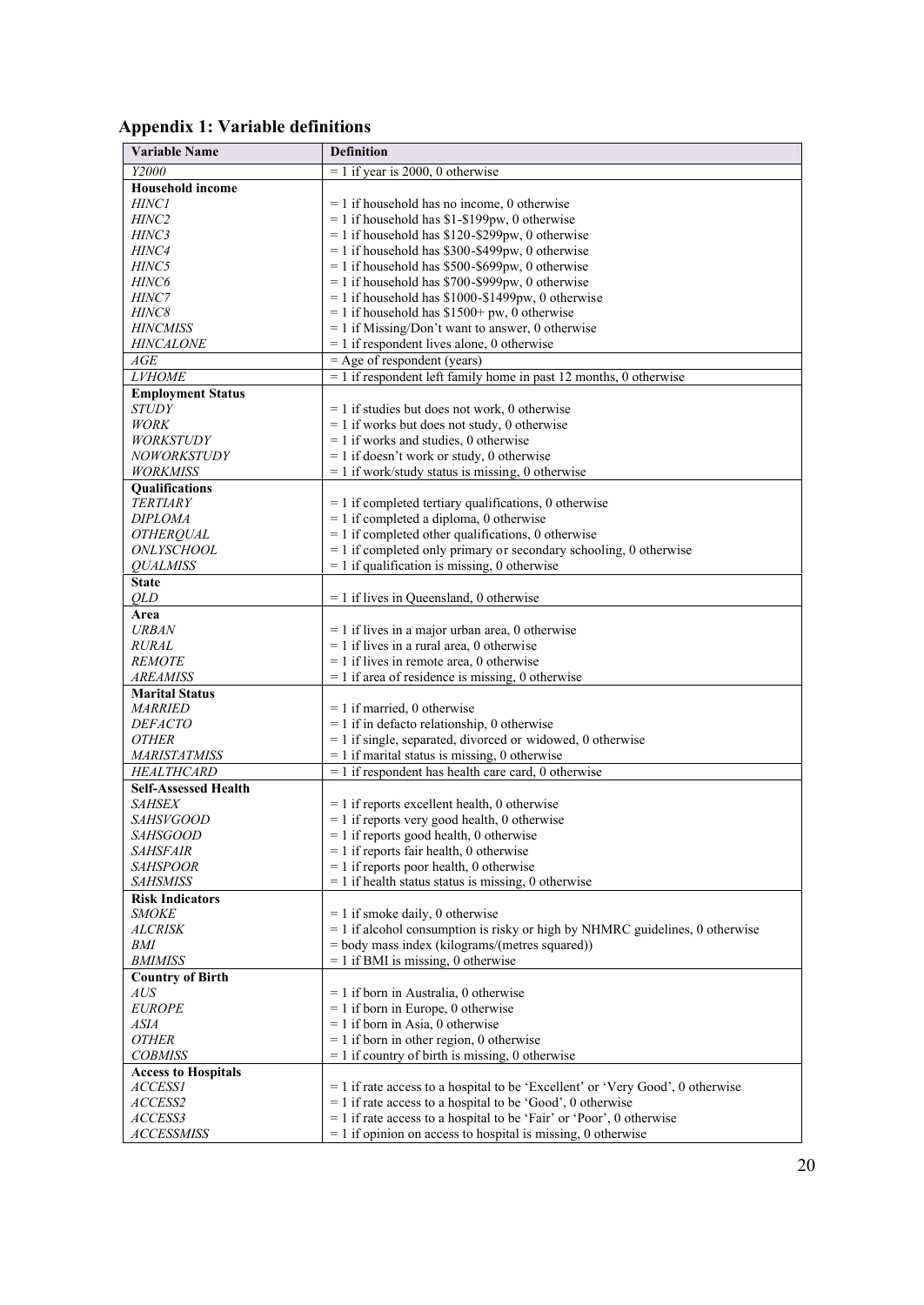|  |  |  |  | Appendix 2: Sample means and standard deviations |
|--|--|--|--|--------------------------------------------------|
|  |  |  |  |                                                  |

| <b>Variable Name</b>                      | Total (N=22080) |         | Wave 1 (N=7360) |         | Wave 2 (N=7360) |         | Wave 3 (N=7360) |         |
|-------------------------------------------|-----------------|---------|-----------------|---------|-----------------|---------|-----------------|---------|
|                                           | Mean            | St.Dev. | Mean            | St.Dev. | Mean            | St.Dev. | Mean            | St.Dev. |
| Y2000                                     | 0.333           |         |                 |         | 1.000           |         | 0.000           |         |
| <b>Household income:</b>                  |                 |         |                 |         |                 |         |                 |         |
| <b>HINC1</b>                              | 0.003           |         |                 |         | 0.004           |         | 0.004           |         |
| HINC <sub>2</sub>                         | 0.003           |         |                 |         | 0.006           |         | 0.003           |         |
| HINC3                                     | 0.015           |         |                 |         | 0.029           |         | 0.017           |         |
| HINC4                                     | 0.039           |         |                 |         | 0.071           |         | 0.047           |         |
| HINC5                                     | 0.074           |         |                 |         | 0.123           |         | 0.098           |         |
| HINC <sub>6</sub>                         | 0.105           |         |                 |         | 0.159           |         | 0.155           |         |
| HINC7                                     | 0.134           |         |                 |         | 0.202           |         | 0.201           |         |
| HINC8*                                    | 0.155           |         |                 |         | 0.184           |         | 0.280           |         |
| <b>HINCMISS</b>                           | 0.139           |         |                 |         | 0.222           |         | 0.195           |         |
| <b>HINCALONE</b>                          | 0.036           |         |                 |         | 0.051           |         | 0.058           |         |
| AGE                                       | 23.891          | 3.132   | 20.380          | 1.500   | 24.153          | 1.462   | 27.139          | 1.451   |
| <b>LVHOME</b>                             | 0.091           |         | 0.177           |         | 0.074           |         | 0.021           |         |
| <b>Employment Status:</b>                 |                 |         |                 |         |                 |         |                 |         |
| <b>STUDY</b>                              | 0.139           |         | 0.338           |         | 0.039           |         | 0.041           |         |
| <b>WORK</b>                               | 0.371           |         | 0.406           |         | 0.151           |         | 0.555           |         |
| <b>WORKSTUDY</b>                          | 0.265           |         | 0.133           |         | 0.454           |         | 0.208           |         |
| NOWORKSTUDY*                              | 0.211           |         | 0.107           |         | 0.353           |         | 0.172           |         |
| <b>WORKMISS</b>                           | 0.014           |         | 0.016           |         | 0.003           |         | 0.024           |         |
|                                           |                 |         |                 |         |                 |         |                 |         |
| <b>Qualifications:</b><br><b>TERTIARY</b> | 0.327           |         | 0.132           |         | 0.402           |         | 0.447           |         |
| <b>DIPLOMA</b>                            | 0.194           |         | 0.154           |         | 0.207           |         | 0.221           |         |
|                                           |                 |         |                 |         | 0.029           |         |                 |         |
| <b>OTHERQUAL</b><br>ONLYSCHOOL*           | 0.028           |         | 0.025           |         |                 |         | 0.031           |         |
|                                           | 0.431<br>0.019  |         | 0.685<br>0.004  |         | 0.328<br>0.032  |         | 0.280           |         |
| <b>OUALMISS</b><br><b>STATE OF OLD</b>    | 0.213           |         | 0.213           |         | 0.212           |         | 0.021<br>0.214  |         |
|                                           |                 |         |                 |         |                 |         |                 |         |
| Area:                                     |                 |         |                 |         |                 |         |                 |         |
| URBAN*                                    | 0.561           |         | 0.548           |         | 0.541           |         | 0.595           |         |
| <b>RURAL</b>                              | 0.392           |         | 0.412           |         | 0.417           |         | 0.347           |         |
| <b>REMOTE</b>                             | 0.038           |         | 0.038           |         | 0.038           |         | 0.038           |         |
| <b>AREAMISS</b>                           | 0.009           |         | 0.002           |         | 0.004           |         | 0.020           |         |
| <b>Marital Status:</b>                    |                 |         |                 |         |                 |         |                 |         |
| <b>MARRIED</b>                            | 0.256           |         | 0.091           |         | 0.255           |         | 0.422           |         |
| <b>DEFACTO</b>                            | 0.177           |         | 0.125           |         | 0.210           |         | 0.196           |         |
| OTHER*                                    | 0.563           |         | 0.780           |         | 0.530           |         | 0.378           |         |
| <b>MARISTATMISS</b>                       | 0.004           |         | 0.005           |         | 0.004           |         | 0.003           |         |
| <b>HEALTHCARD</b>                         | 0.121           |         |                 |         | 0.198           |         | 0.164           |         |
| <b>Self-Assessed Health:</b>              |                 |         |                 |         |                 |         |                 |         |
| SAHSEX*                                   | 0.133           |         | 0.131           |         | 0.133           |         | 0.136           |         |
| <b>SAHSVGOOD</b>                          | 0.410           |         | 0.407           |         | 0.398           |         | 0.426           |         |
| <b>SAHSGOOD</b>                           | 0.349           |         | 0.347           |         | 0.352           |         | 0.347           |         |
| <b>SAHSFAIR</b>                           | 0.094           |         | 0.100           |         | 0.103           |         | 0.079           |         |
| <b>SAHSPOOR</b>                           | 0.011           |         | 0.010           |         | 0.012           |         | 0.012           |         |
| <b>SAHSMISS</b>                           | 0.003           |         | 0.006           |         | 0.001           |         | 0.001           |         |
| <b>Risk Indicators:</b>                   |                 |         |                 |         |                 |         |                 |         |
| <i>SMOKE</i>                              | 0.167           |         | 0.164           |         | 0.180           |         | 0.155           |         |
| <b>ALCRISK</b>                            | 0.039           |         | 0.050           |         | 0.034           |         | 0.033           |         |
| <b>BMI</b>                                | 20.279          | 9.470   | 19.481          | 8.844   | 20.583          | 9.286   | 20.773          | 10.183  |
| <b>BMIMISS</b>                            | 0.082           |         | 0.106           |         | 0.074           |         | 0.067           |         |
| <b>Country of Birth:</b>                  |                 |         |                 |         |                 |         |                 |         |
| $AUS^*$                                   | 0.927           |         | 0.927           |         | 0.927           |         | 0.927           |         |
| <b>EUROPE</b>                             | 0.009           |         | 0.009           |         | 0.009           |         | 0.009           |         |
| ASIA                                      | 0.017           |         | 0.017           |         | 0.017           |         | 0.017           |         |
| <b>OTHER</b>                              | 0.041           |         | 0.041           |         | 0.041           |         | 0.041           |         |
| <b>COBMISS</b>                            | 0.006           |         | 0.006           |         | 0.006           |         | 0.006           |         |
| <b>Access to Hospitals:</b>               |                 |         |                 |         |                 |         |                 |         |
| $ACCESSI*$                                | 0.353           |         |                 |         | 0.514           |         | 0.547           |         |
| ACCESS2                                   | 0.191           |         |                 |         | 0.292           |         | 0.282           |         |
| ACCESS3                                   | 0.076           |         |                 |         | 0.121           |         | 0.108           |         |
| <b>ACESSMISS</b>                          | 0.045           |         |                 |         | 0.073           |         | 0.064           |         |

\*Indicates the omitted category in regressions. Standard deviations are provided for continuous variables only.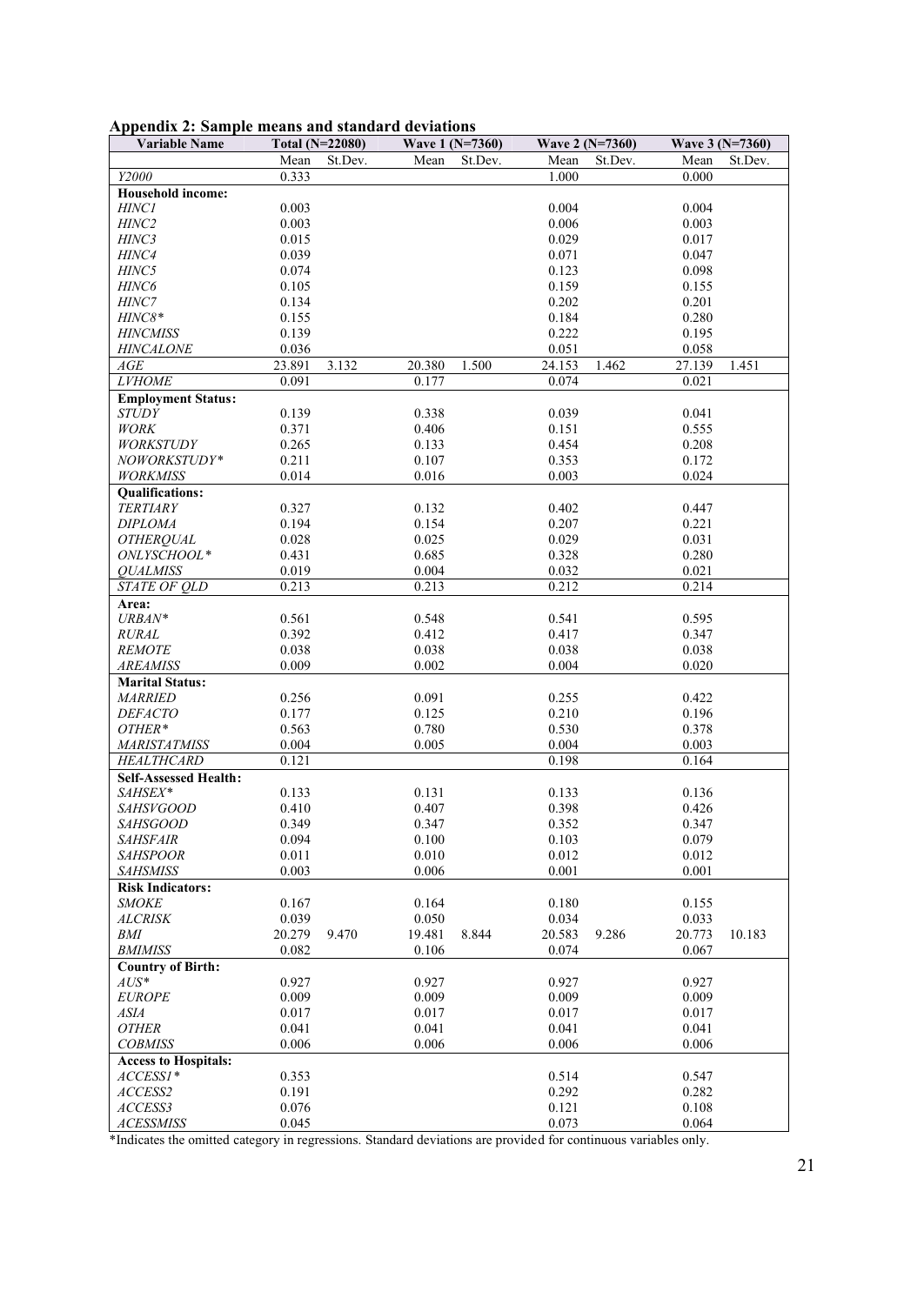# **TABLES**

| Group                  | Wave 1:<br>1996 | Wave 2:<br>2000 | Wave 3:<br>2003 | No of<br>women | $\frac{0}{0}$ |
|------------------------|-----------------|-----------------|-----------------|----------------|---------------|
| 1 'Continuous cover'   | Y               | Y               | Y               | 1398           | 19.0          |
| 2 'Recent leaver'      | Y               | Y               | N               | 166            | 2.3           |
| 3 'Leaver'             | Y               | N               | N               | 599            | 8.1           |
| 4 'Never covered'      | N               | N               | N               | 3252           | 44.2          |
| 5 'New joiner'         | N               | N               | Y               | 839            | 11.4          |
| 6 'Joiner'             | N               | Y               | Y               | 634            | 8.6           |
| 7 'Churn out'          | N               | Y               | N               | 115            | 1.6           |
| 8 'Churn in'           | Y               | N               | Y               | 357            | 4.9           |
|                        |                 |                 | <b>Total</b>    | 7360           | 100.0         |
| % with insurance cover | 34%             | 31%             | 44%             | 36.5%          |               |

### **Table 1: Private health insurance cover, analysis sample**

Notes: Y indicates has cover and N no cover.

| <b>Actual Children</b> | <b>Desired Children</b> |                                       |                  |              |        |
|------------------------|-------------------------|---------------------------------------|------------------|--------------|--------|
|                        | Desired > Actual        | Desired $\leq$ Actual                 | Indeterminate    | <b>Total</b> | $(\%)$ |
|                        |                         | <b>Wave 2</b>                         |                  |              |        |
| No children            | 5380                    | 521                                   | $\boldsymbol{0}$ | 5901         | (80)   |
| $(\%)$                 | (91)                    | (9)                                   |                  | (100)        |        |
| With children          | 968                     | 354                                   | 137              | 1459         | (20)   |
| $(\%)$                 | (66)                    | (24)                                  | (9)              | (100)        |        |
| Total                  | 6348                    | 875                                   | 137              | 7360         | (100)  |
|                        |                         | Wave 3                                |                  |              |        |
| No children            | 4505                    | 564                                   | $\boldsymbol{0}$ | 5069         | (69)   |
| $(\%)$                 | (89)                    | (11)                                  |                  | (100)        |        |
| With children          | 1335                    | 658                                   | 298              | 2291         | (31)   |
| $\left(\%\right)$      | (58)                    | (29)                                  | (13)             | (100)        |        |
| Total                  | 5840                    | 1222                                  | 298              | 7360         | (100)  |
| Timing of children     |                         | Households with children, waves 2 & 3 |                  |              |        |
| Early period only      | 550                     | 252                                   | 13               | 815          | (22)   |
| Recent period only     | 1506                    | 388                                   | 110              | 2004         | (53)   |
| Both periods           | 247                     | 372                                   | 312              | 931          | (25)   |
| Total                  | 2303                    | 1012                                  | 435              | 3750         | (100)  |

# **Table 2: Sample sizes by household type, analysis sample.**

Notes: Indeterminate indicates that desired and actual numbers of children are equal to or greater than 3. The early period refers to time prior to the previous wave while the recent period refers to time between the previous and the current wave. For example, with wave 3 observations, "Early period only" indicates households that do not have additional children in wave 3 compared to wave 2 while "Both periods" indicates households in which children are born before wave 2 and between waves 2 and 3.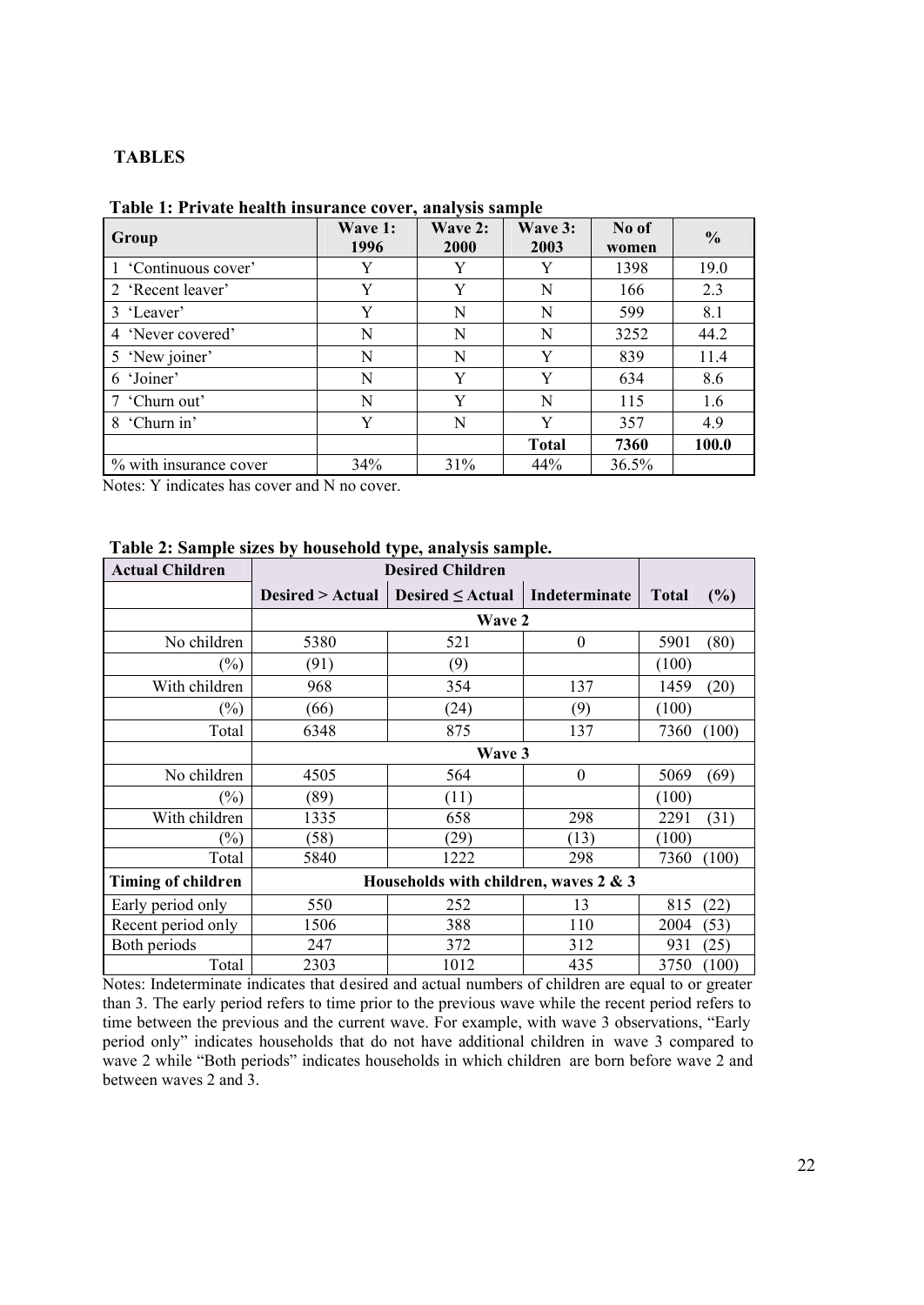|                                              |     | <b>PHI Sample Frequencies</b> | <b>Differences</b> |       |
|----------------------------------------------|-----|-------------------------------|--------------------|-------|
| Household type according to actual children: |     | D > A                         | D < A              |       |
| No Children                                  | (1) | 0.406                         | 0.331              | 0.075 |
| With Children:                               |     |                               |                    |       |
| Early period only                            | (2) | 0.236                         | 0.206              | 0.030 |
| Recent period only                           | (3) | 0.397                         | 0.278              | 0.119 |
| Both periods                                 | (4) | 0.373                         | 0.301              | 0.072 |

**Table 3: Observed private health insurance cover by household type, waves 2 and 3 (number of observations=14720).**

Notes: Frequencies for the indeterminate group are not shown. The early period refers to time prior to the previous wave while the recent period refers to time between the previous and the current wave. For example, with wave 3 observations, "Early period only" indicates households that do not have additional children in wave 3 compared to wave 2 while "Both periods" indicates households in which children were born before wave 2 and between waves 2 and 3. D indicates desired while A indicates actual number of children.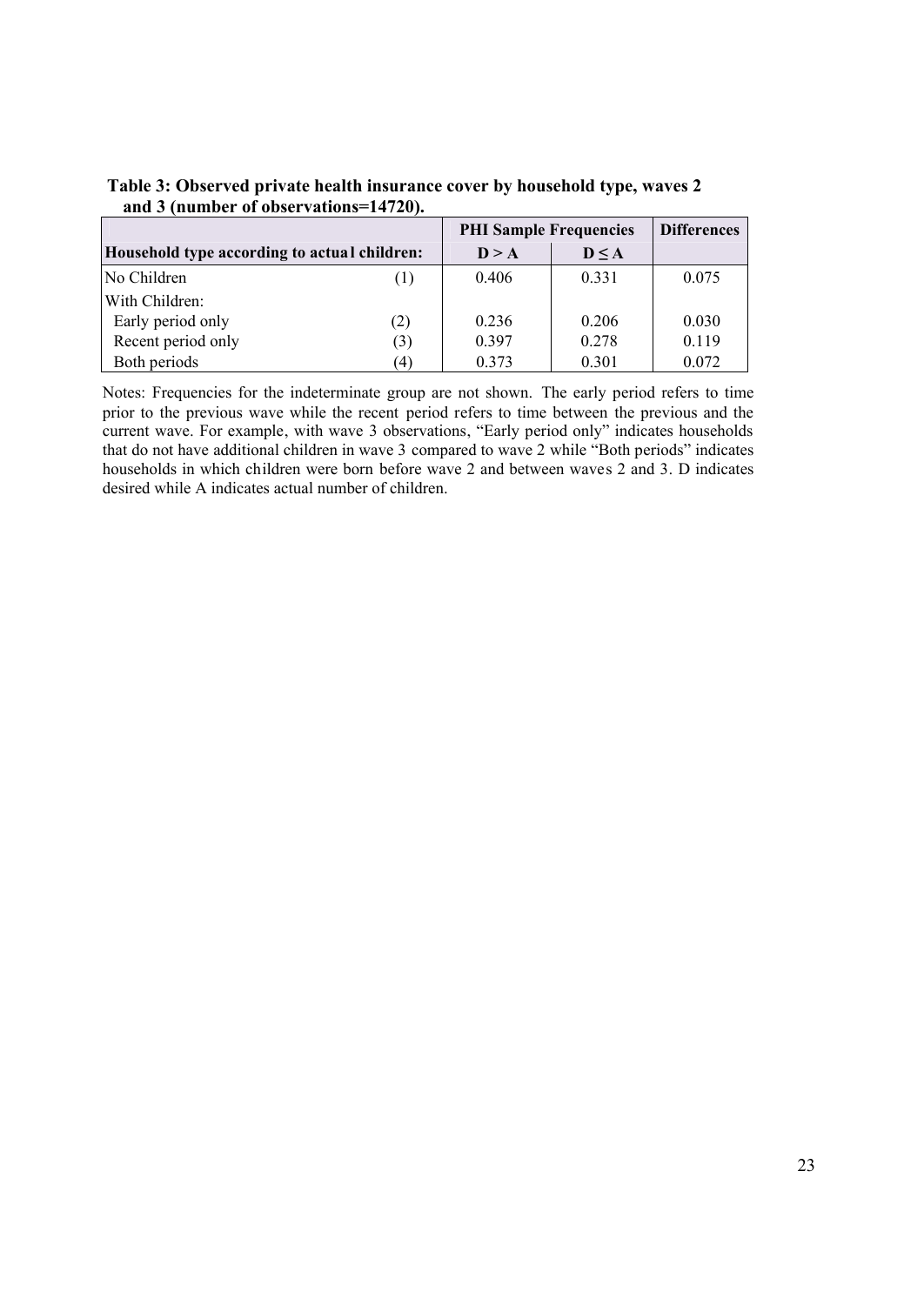**Table 4: Effects of children variables on probabilities of private health insurance – various models. (standard errors in parentheses)** 

|                                                        |     |       | Average predicted<br>probabilities of PHI -<br><b>Pooled Probits</b> | Average marginal effects of aspirations for<br>children (Col. $2 - \text{col. } 3$ ) – various models: |                |                  |                  |
|--------------------------------------------------------|-----|-------|----------------------------------------------------------------------|--------------------------------------------------------------------------------------------------------|----------------|------------------|------------------|
|                                                        |     | D > A | $D \leq A$                                                           | Pooled Probits                                                                                         | Random Effects |                  | <b>IPW</b>       |
| No Children                                            | (1) | 0.395 | 0.368                                                                | 0.027<br>(0.001)                                                                                       | 0.029          | (0.001)          | 0.030<br>(0.001) |
| With Children:                                         |     |       |                                                                      |                                                                                                        |                |                  |                  |
| Early period only                                      | (2) | 0.302 | 0.273                                                                | 0.029<br>(0.001)                                                                                       |                | 0.033<br>(0.002) | 0.045<br>(0.001) |
| Recent period only                                     | (3) | 0.376 | 0.329                                                                | 0.047<br>(0.001)                                                                                       |                | 0.051<br>(0.002) | 0.040<br>(0.001) |
| Both periods                                           | (4) | 0.355 | 0.309                                                                | 0.046<br>(0.001)                                                                                       |                | 0.047<br>(0.002) | 0.043<br>(0.001) |
| Average marginal effects of children – various models: |     |       |                                                                      |                                                                                                        |                |                  |                  |
|                                                        |     |       | Pooled probits                                                       | Random effects                                                                                         |                |                  | <b>IPW</b>       |
|                                                        |     | D > A | $D \leq A$                                                           | D > A                                                                                                  | $D \leq A$     | D > A            | $D \leq A$       |
|                                                        |     |       |                                                                      |                                                                                                        |                |                  |                  |

|                           |          | I OUICU DIODIIS | <b>INAHUOHI UHUU</b> S |          | $\mathbf{H}$ $\mathbf{V}$ |            |
|---------------------------|----------|-----------------|------------------------|----------|---------------------------|------------|
|                           | D > A    | D < A           | D > A                  | D < A    | D > A                     | $D \leq A$ |
| <b>Presence:</b>          |          |                 |                        |          |                           |            |
| No children in early per. | $-0.019$ | $-0.039$        | $-0.022$               | $-0.044$ | $-0.022$                  | $-0.037$   |
| $(Row (3) - row (1))$     | (0.001)  | (0.001)         | (0.001)                | (0.003)  | (0.001)                   | (0.001)    |
| With children in early    | 0.053    | 0.036           | 0.055                  | 0.040    | 0.050                     | 0.048      |
| per. $(Row(4) - row(2))$  | (0.001)  | (0.001)         | (0.002)                | (0.002)  | (0.001)                   | (0.001)    |
| Timing:                   |          |                 |                        |          |                           |            |
|                           | $-0.074$ | $-0.056$        | $-0.074$               | $-0.056$ | $-0.063$                  | $-0.058$   |
| Row $(2) - row(3)$        | (0.001)  | (0.002)         | (0.001)                | (0.003)  | (0.001)                   | (0.002)    |
| <b>Income effects:</b>    |          |                 |                        |          |                           |            |
|                           |          | $-0.095$        |                        | $-0.100$ |                           | $-0.095$   |
| Row $(2) - row(1)$        |          | (0.001)         |                        | (0.002)  |                           | (0.001)    |
| <b>Learning effects:</b>  |          |                 |                        |          |                           |            |
| $Row (2) - row (1)$       | 0.002    |                 | 0.004                  |          | 0.010                     |            |
| $-$ income effect         | (0.002)  |                 | (0.002)                |          | (0.002)                   |            |

Notes: The number of observations in each model is 14720. Regressions also include: lagged insurance cover, insurance cover in the first period, household income (8 categories), age an indicator for those who left home in the previous year, self assessed health (5 categories), marital status (3 categories), an indicator for those living in Queensland, an indicator for those who have a health card, leve l of urbanization (3 categories), an indicator for smokers, drinkers, body mass index, country of birth (4 categories), adummy for the year 2000, work/study status (4 categories), perceived access to hospitals (3 categories), education ( 4 categories) and 9 indicators for missing values for income, urbanization, marital status, education, access, work/study, body mass index, self-assessed health, and country of birth. Standard errors are computed from 200 bootstrapped samples clustered by individual identi fiers. In the case of random effects probits, the marginal effects are average partial effects; i.e. an average is taken over the distribution of individual-specific and unobserved random effects.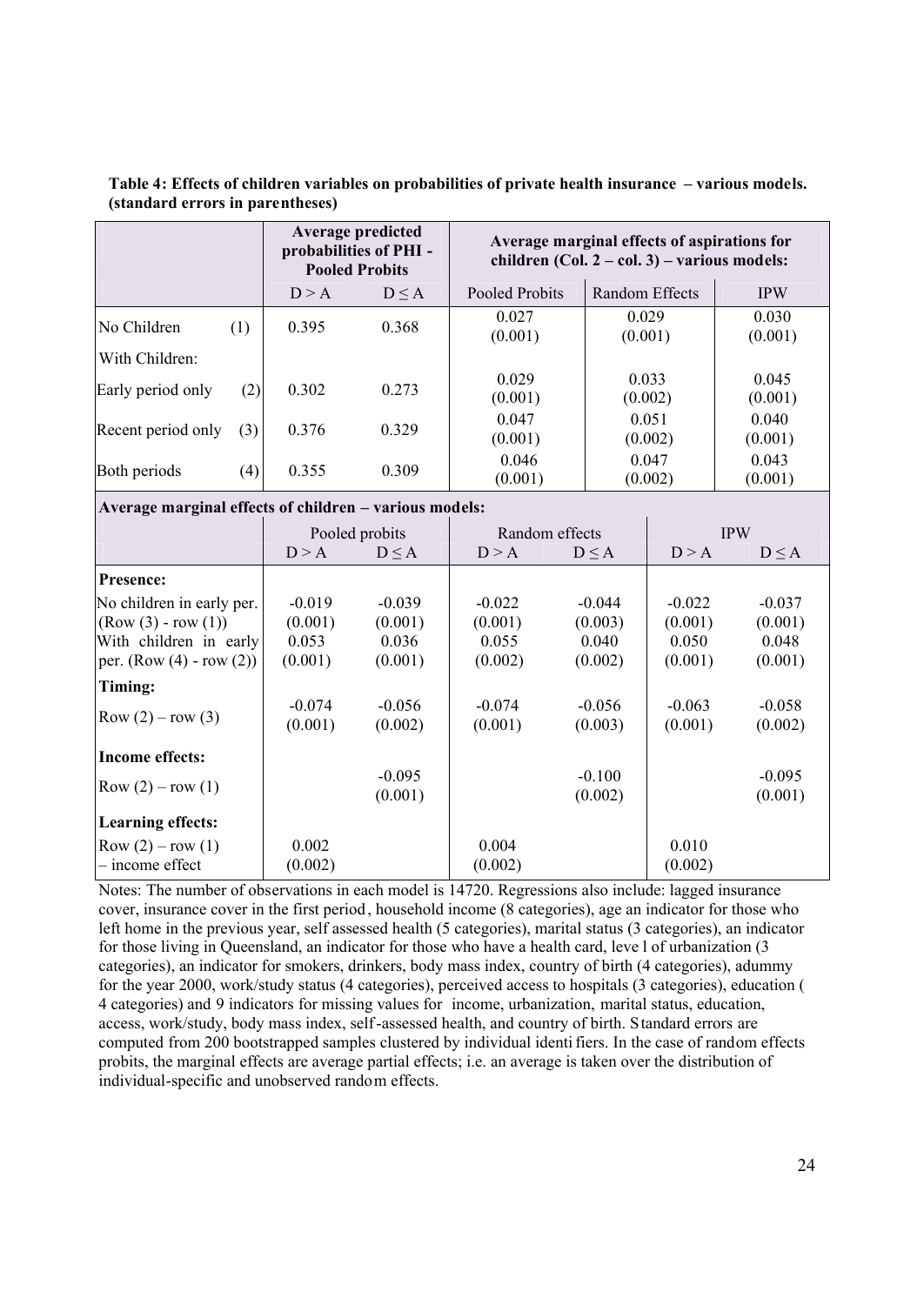|                                       | Average predicted<br>probability of<br>buying PHI |                     | Average<br>marg. effects<br>of aspirations | <b>Average predicted</b><br>probability of<br>dropping PHI |                     | Average<br>marg. effects<br>of aspirations |
|---------------------------------------|---------------------------------------------------|---------------------|--------------------------------------------|------------------------------------------------------------|---------------------|--------------------------------------------|
|                                       | D > A                                             | $D \leq A$          | Diff.                                      | D > A                                                      | $D \leq A$          | Diff.                                      |
| No Children<br>(1)                    | 0.251                                             | 0.198               | 0.053<br>(0.001)                           | 0.316                                                      | 0.295               | 0.020<br>(0.001)                           |
| With Children:                        |                                                   |                     |                                            |                                                            |                     |                                            |
| Early period only<br>(2)              | 0.138                                             | 0.101               | 0.037<br>(0.001)                           | 0.327                                                      | 0.253               | 0.073<br>(0.003)                           |
| Recent period only<br>(3)             | 0.217                                             | 0.182               | 0.035<br>(0.002)                           | 0.296                                                      | 0.390               | $-0.094$<br>(0.003)                        |
| Both periods<br>(4)                   | 0.142                                             | 0.139               | 0.003<br>(0.002)                           | 0.049                                                      | 0.300               | $-0.250$<br>(0.006)                        |
| Average marginal effects of children: |                                                   |                     |                                            |                                                            |                     |                                            |
|                                       | D > A                                             | $D \leq A$          |                                            | D > A                                                      | $D \leq A$          |                                            |
| Presence:                             |                                                   |                     |                                            |                                                            |                     |                                            |
| No children in early per.             | $-0.033$                                          | $-0.015$            |                                            | $-0.020$                                                   | 0.095               |                                            |
| $(Row(3) - row(1))$                   | (0.001)                                           | (0.002)             |                                            | (0.001)                                                    | (0.004)             |                                            |
| With children in early                | 0.004                                             | 0.038               |                                            | $-0.277$                                                   | 0.046               |                                            |
| per. $(Row(4) - row(2))$              | (0.002)                                           | (0.001)             |                                            | (0.003)                                                    | (0.004)             |                                            |
| Timing:                               |                                                   |                     |                                            |                                                            |                     |                                            |
| Row $(3) - row(2)$                    | $-0.079$<br>(0.001)                               | $-0.082$<br>(0.002) |                                            | 0.031<br>(0.003)                                           | $-0.137$<br>(0.004) |                                            |
| <b>Income effects:</b>                |                                                   |                     |                                            |                                                            |                     |                                            |
| Row $(2) - row(1)$                    |                                                   | $-0.097$<br>(0.001) |                                            |                                                            | $-0.042$<br>(0.003) |                                            |
| <b>Learning effects:</b>              |                                                   |                     |                                            |                                                            |                     |                                            |
| Row $(2) - row(1)$<br>- income effect | $-0.016$<br>(0.002)                               |                     |                                            | 0.053<br>(0.004)                                           |                     |                                            |

**Table 5: Effects of children variables on probabilities of buying or dropping private health insurance – pooled probits (standard errors in parentheses)** 

Notes: The number of observations in each model is 14720. Variables include all those listed in the notes to Table 4 and interactions between the children indicators and the lagged insurance cover. Standard errors are computed from 200 bootstrapped samples clustered by individual identifiers.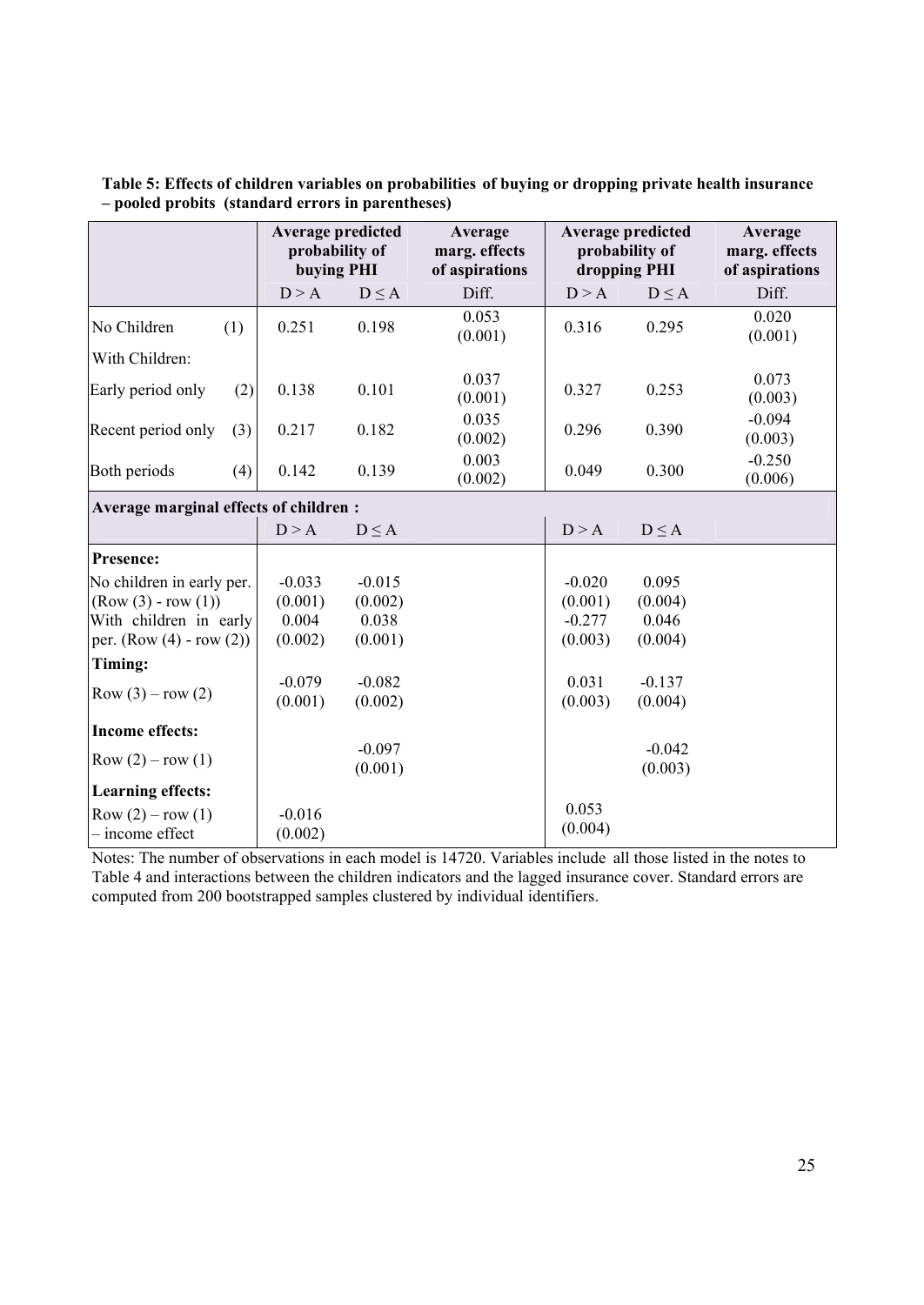|                                        |     |                                 |            | High Income (top 23%)                   |          | Low Income (bottom 19%)         |                                         |  |
|----------------------------------------|-----|---------------------------------|------------|-----------------------------------------|----------|---------------------------------|-----------------------------------------|--|
|                                        |     | Avg. predicted<br>probs. of PHI |            | Avg. marg.<br>effects of<br>aspirations |          | Avg. predicted<br>probs. of PHI | Avg. marg.<br>effects of<br>aspirations |  |
|                                        |     | D > A                           | $D \leq A$ | Diff.                                   | D > A    | $D \leq A$                      | Diff.                                   |  |
| No Children                            | (1) | 0.567                           | 0.522      | 0.045<br>(0.001)                        | 0.248    | 0.247                           | 0.001<br>(0.001)                        |  |
| With Children:                         |     |                                 |            |                                         |          |                                 |                                         |  |
| Early period only                      | (2) | 0.585                           | 0.585      | $-0.000$<br>(0.002)                     | 0.212    | 0.148                           | 0.064<br>(0.001)                        |  |
| Recent period only                     | (3) | 0.593                           | 0.565      | 0.028<br>(0.003)                        | 0.233    | 0.196                           | 0.037<br>(0.001)                        |  |
| Both periods                           | (4) | 0.693                           | 0.447      | 0.247<br>(0.002)                        | 0.147    | 0.214                           | $-0.066$<br>(0.001)                     |  |
| Average marginal effects of children : |     |                                 |            |                                         |          |                                 |                                         |  |
|                                        |     | D > A                           | $D \leq A$ |                                         | D > A    | $D \leq A$                      |                                         |  |
| Presence:                              |     |                                 |            |                                         |          |                                 |                                         |  |
| No children in early per.              |     | 0.026                           | 0.043      |                                         | $-0.016$ | $-0.051$                        |                                         |  |
| $(Row (3) - row (1))$                  |     | (0.001)                         | (0.002)    |                                         | (0.001)  | (0.001)                         |                                         |  |
| With children in early                 |     | 0.109                           | $-0.139$   |                                         | $-0.065$ | 0.066                           |                                         |  |
| per. $(Row(4) - row(2))$               |     | (0.002)                         | (0.002)    |                                         | (0.001)  | (0.001)                         |                                         |  |
| Timing:                                |     |                                 |            |                                         |          |                                 |                                         |  |
| Row $(3) - row(2)$                     |     | $-0.008$                        | 0.020      |                                         | $-0.021$ | $-0.048$                        |                                         |  |
|                                        |     | (0.002)                         | (0.003)    |                                         | (0.001)  | (0.001)                         |                                         |  |
| <b>Income effects:</b>                 |     |                                 |            |                                         |          |                                 |                                         |  |
| Row $(2) - row(1)$                     |     |                                 | 0.063      |                                         |          | $-0.099$                        |                                         |  |
|                                        |     |                                 | (0.002)    |                                         |          | (0.001)                         |                                         |  |
| <b>Learning effects:</b>               |     |                                 |            |                                         |          |                                 |                                         |  |
| Row $(2) - row(1)$                     |     | $-0.045$                        |            |                                         | 0.063    |                                 |                                         |  |
| - income effect                        |     | (0.002)                         |            |                                         | (0.002)  |                                 |                                         |  |

**Table 6: Effects of children variables on probabilities of having private health insurance by household income group – pooled probits (standard errors in parentheses)** 

Notes: Separate pooled probits are estimated on the subset of households based on their income groups. The low income group includes 2953 observations while the high income group consists of 3410 observations. Standard errors are computed from 200 bootstrapped samples clustered by individual identifiers.